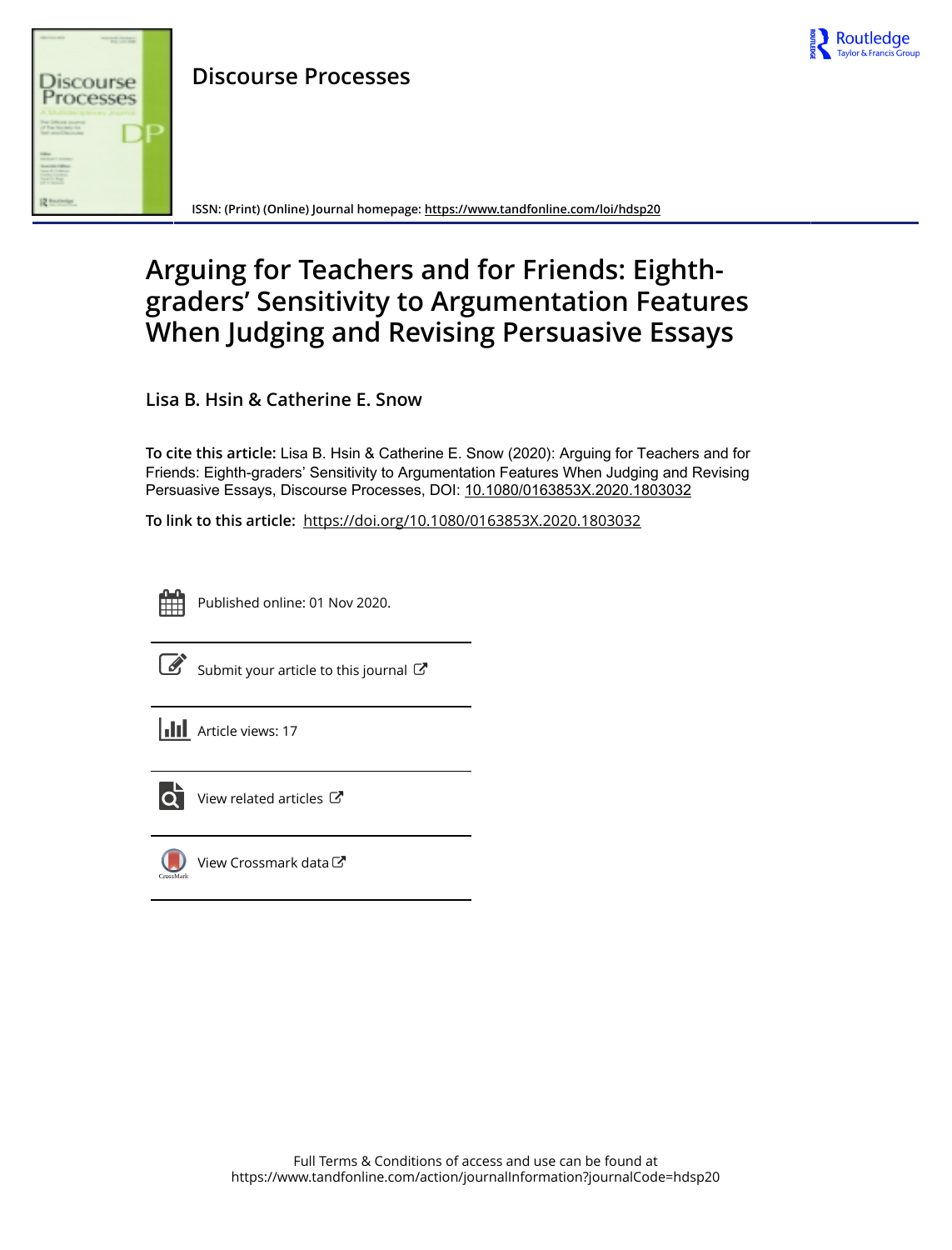**B** Routledge  $\frac{5}{8}$  Taylor & Francis Group

Check for updates

# **Arguing for Teachers and for Friends: Eighth-graders' Sensitivity to Argumentation Features When Judging and Revising Persuasive Essays**

Lisa B. Hsin and Catherine E. Snow

Harvard University

#### **ABSTRACT**

A novel instrument, the Features of Excellent Arguments task (FEXA), was developed to elicit adolescents' judgments about argumentative essays displaying to varying degrees features characteristic of strong persuasive writing: academic language, rich evidence, multiple perspectives, and rhetorical appeal. We collected students' categorical choices about the purposes to which the essays were suited (e.g., convincing a friend, impressing a language-arts teacher), discussions of those choices, and a revision of their selected "least persuasive" essay. In this first study using the FEXA, we found that the essays judged most persuasive largely overlapped with those judged most likely to earn a good grade (i.e., those with rich evidence and academic language). Students explained their preferences by mentioning formal language, use of evidence, and essay structure, while their revisions of their "least persuasive" selections focused on linguistic features and on adding or elaborating reasons. Implications for argumentative writing instruction and assessment are discussed.

# **Introduction**

<span id="page-1-5"></span><span id="page-1-3"></span><span id="page-1-2"></span><span id="page-1-0"></span>Skill in argumentation is widely considered central to Western civil discourse, even if its persuasive power is often unrealized (e.g., Kuhn et al., [2020\)](#page-19-0). Yet only in the last decade or so has American education placed a heavy emphasis on teaching it orally or in writing (e.g., National Governors Association Center for Best Practices & Council of Chief State School Officers [NGAC], [2010](#page-20-0)). The argumentation literature has described age/grade differences in argumentation skill (e.g., Felton, [2004;](#page-19-1) Kuhn et al., [2016](#page-19-2)) as well as the influences of modality, topic, and data sources on how a person produces or evaluates arguments (see Voss & Dyke, [2002\)](#page-21-0). But what is not yet well understood is how students themselves attend to and value various approaches to argumentation (but see Kuhn et al., [2010](#page-19-3)). As the pressure grows to write well, persuasively, and for diverse audiences, it is important to determine what students *believe* about the features and functions of written arguments and what consequences those beliefs might have for their writing activities.

<span id="page-1-6"></span><span id="page-1-4"></span><span id="page-1-1"></span>The current study explores adolescents' judgments of and beliefs about written argumentative essays, as well as their skill in revising them, using the new "Features of Excellent Arguments" task (FEXA). Rather than asking students to write an argument "cold," with no preparation, or "warm," with some evidence provided but little engagement, the FEXA was designed to be a "hot" task (see Hsin, Phillips Galloway, & Snow, [under review\)](#page-19-4). That is, it recruits the enjoyment adolescent students derive from rendering "expert" judgments and criticisms of existing argumentative texts on familiar topics, especially when those judgments involve consideration of purpose and audience (e.g., handing in for a grade vs. entertaining a friend). The emphasis on arguments' suitability for academic and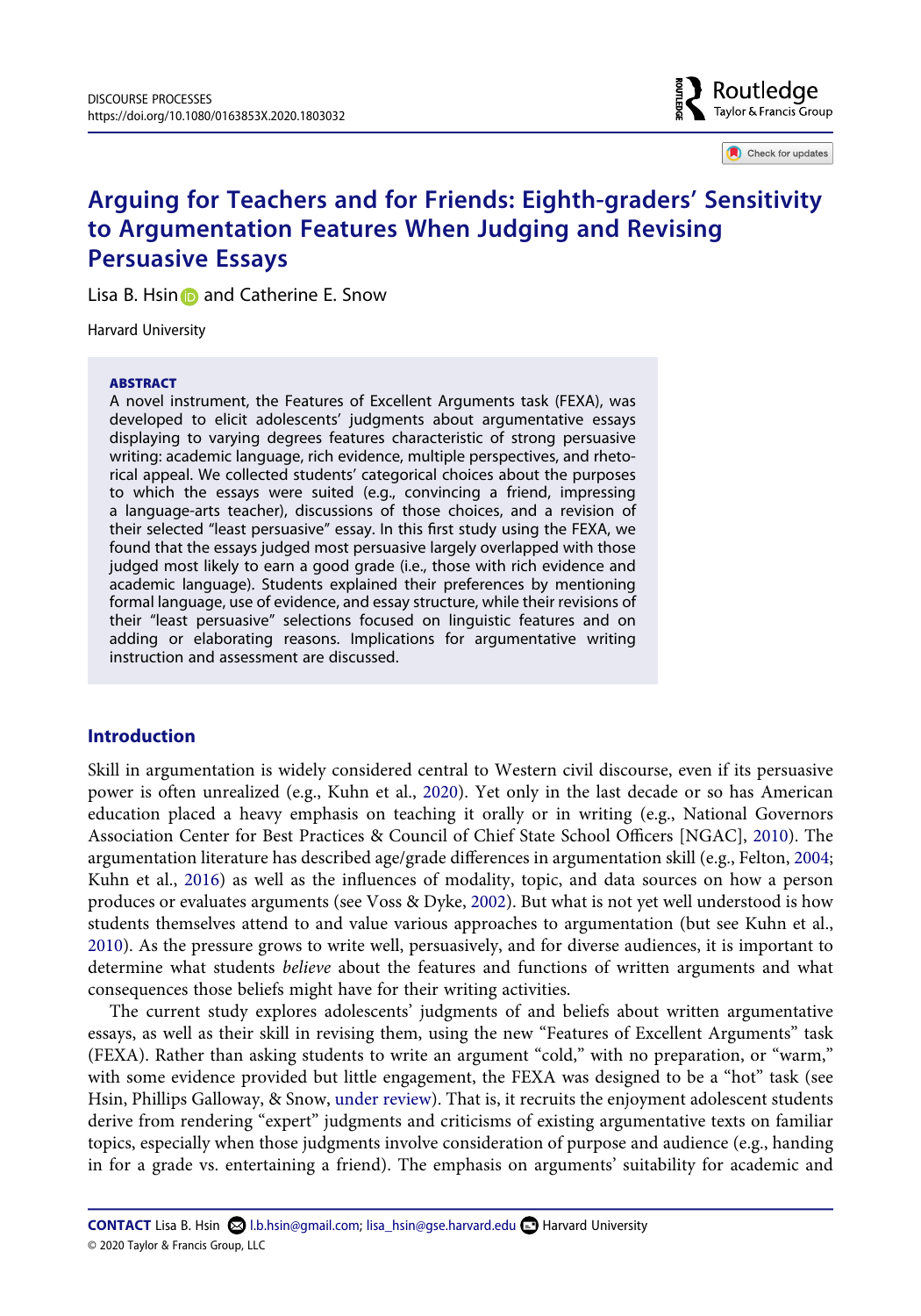<span id="page-2-10"></span>social purposes is a key innovation of the FEXA: The social context of argument is sometimes included as an experimental manipulation (e.g., Mayweg-Paus et al., [2016\)](#page-20-1), but it is rarely the subject of explicit participant reflection. To begin, we briefly review key literature on what characterizes good written arguments, on students' sensitivity to writing for different purposes, and on the uses of peer assessment and revision in learning how to write arguments.

#### *Features of good persuasive argumentation*

<span id="page-2-11"></span><span id="page-2-2"></span>Although grammar, logic, and rhetoric—skills essential to argumentation—formed the trivium of classical education (McLuhan, [2009](#page-20-2)), the more recent history of writing instruction in U.S. schools has been largely dominated by narrative genres (Cutler & Graham, [2008\)](#page-19-5), with only occasional excursions into argumentative essays. In those excursions, the terms "persuasive argument(ation)," "persuasive writing," and "argumentation" have been variously used. In this article we reproduce the terms that researchers themselves used when reviewing other literature, and ourselves refer to "written persuasive arguments," following Crowhurst ([1990](#page-19-6)): "writing that takes a point of view and supports it with either emotional or logical appeals [or both]" (p. 349).

<span id="page-2-13"></span><span id="page-2-1"></span><span id="page-2-0"></span>The standard characterization of written persuasive arguments is centrally composed of the point of view adopted in an essay (stance/position) and the nature of the support (evidence) for that point of view, as well as how they are linked (warrant; e.g., Crowhurst, [1990;](#page-19-6) Kuhn & Udell, [2007;](#page-19-7) Toulmin, [1958\)](#page-20-3). This characterization ignores that much effective persuasion is not an argument as such, in the classical logical sense. That is, people are often persuaded by feelings of comembership, by stances publicly taken, by the suggestion of expertise, by a sense of scarcity, and other factors that go beyond or beside argument (e.g., Cialdini, [2004;](#page-18-0) Cialdini & Goldstein, [2004](#page-18-1)). However influential these factors may be in "real-world" persuasion, the school-based standards for persuasive argumentative writing compel a more "cognitive," conceptual approach to the construction of written arguments. What, then, are the key features of argumentation that secondary instruction should support? We argue for four central domains: basic argument structure, perspective taking, academic language, and rhetorical appeal.

<span id="page-2-9"></span><span id="page-2-6"></span><span id="page-2-4"></span>Basic argument skills include warranting claims and using evidence (Kuhn & Franklin, [2006](#page-19-8)). Acquiring persuasive argumentative skill requires that an arguer bring to bear facts about the world that can support her position, whether these are facts received on authority (e.g., Gelfert, [2011](#page-19-9)) or, more reliably, recognized by a community of experts (e.g., Maloney & Simon, [2006\)](#page-20-4). Adolescents as young as middle-school age are capable of using, and even assessing the role of, evidence in support of arguments (Kuhn et al., [2013](#page-19-10)). Their argument metatalk confirms that they are aware of the importance of supplying evidence for claims (Kuhn et al., [2013](#page-19-10)). Most research on argumentative skill development focuses on evidence use (and often its relation to pro and con claims; e.g., Zohar & Nemet, [2001\)](#page-21-1). Indeed, an argument without rich evidence is not likely to garner approbation from teachers or from scorers assessing essays produced for state accountability purposes.

<span id="page-2-14"></span><span id="page-2-8"></span><span id="page-2-7"></span><span id="page-2-5"></span>Social dimensions of argumentative competence (see Kuhn et al., [2013](#page-19-10)) include the consideration of multiple perspectives. Often an arguer only considers "her side" of an argument, that is, her own perspective (Kuhn & Crowell, [2011\)](#page-19-11). Adolescents are less adept than adults at coordinating attention to more than one position in an argument, which appears to result from their inattention to other positions rather than from incomprehension of them (Kuhn & Udell, [2007\)](#page-19-7). But bringing multiple points of view to bear on an argument can help students meet two key requirements of successful argumentative discourse (Felton & Kuhn, [2001](#page-19-12)): understanding discourse goals, and applying effective strategies to meet them.

<span id="page-2-12"></span><span id="page-2-3"></span>A third feature that is key to good persuasive argumentation, but often overlooked, is the suite of requisite academic language skills—skills in using the linguistic features of formal, academic discourse. The academic language register is customarily characterized by a detached or authoritative stance, conciseness and information density, explicit discourse organization, abstract lexicon, and complex syntax (Snow & Uccelli, [2009](#page-20-5); Uccelli et al., [2015](#page-21-2)). As such,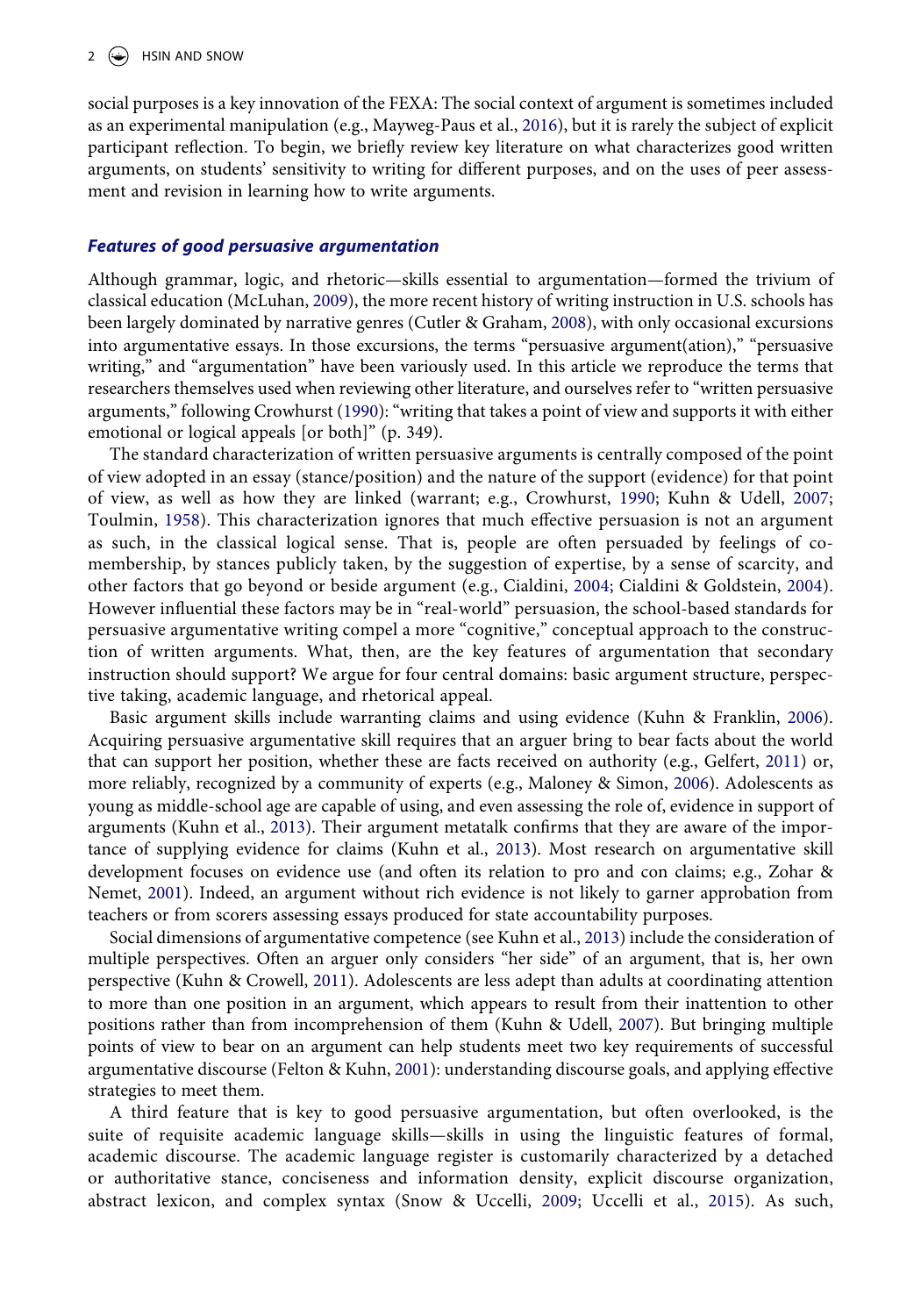<span id="page-3-3"></span><span id="page-3-1"></span>academic language can support the explicit structure of an argument; clarify relationships among claims, counterclaims, evidence, and other argument components; facilitate the textual conciseness through which ample evidence can be conveyed; and project an authoritative voice (Snow & Uccelli, [2009\)](#page-20-5). Discourse connectives (e.g., Basturkmen & von Randow, [2014\)](#page-18-2), sophisticated word choice (e.g., Crossley et al., [2014](#page-18-3); Olinghouse & Wilson, [2012](#page-20-6)), and more complex syntax (e.g., Crossley et al., [2011\)](#page-18-4) have been confirmed as aspects of sophisticated argumentation. But more study is needed to understand the contributions of the other academic language features mentioned here to written argumentation quality.

<span id="page-3-11"></span><span id="page-3-2"></span>Finally, arguments are likeliest to persuade when they are written with their audience in mind, that is, when they exhibit rhetorical appeal. Readers tend to respond to written persuasive arguments based in large part on their rhetorical rather than their "logical" features (Deane, [2013;](#page-19-13) Perelman, [2012](#page-20-7)). The rhetorical stance characteristic of academic writing is detached and authoritative, but this may elude or deter even those students who grasp the basic structure of sound arguments. A persuasive argument that embodies a more hortatory rhetorical style may hold considerable appeal to adolescents, especially given the frequency with which it is modeled in public discourse (see Melzer, [2009](#page-20-8)). That is, good arguments and successful arguments are not necessarily the same, and rhetorical appeals might lead an argument to succeed even though it "fails" on formal criteria.

<span id="page-3-8"></span><span id="page-3-0"></span>In ideal persuasive argumentative writing, rich evidence, multiple perspectives, academic language, and rhetorical appeal would all conspire to produce a maximally effective argument. But stilldeveloping adolescents may not be able to use all these features simultaneously (e.g., Anderson et al., [1997](#page-18-5); Clark & Delia, [1976;](#page-18-6) Felton, [2004](#page-19-1); Felton & Kuhn, [2001](#page-19-12); Scardamalia & Bereiter, [1987](#page-20-9)); furthermore, they may not believe they are equivalently useful across all contexts of persuasive argument production or comprehension. Therefore, in the current study we sought to understand what students believe makes a good persuasive argument by asking them to read and evaluate essays differentially characterized by each of these features. Students rendered forced-choice judgments about the appropriateness of those varied essays for specific purposes, in particular a more academic one and a more social one.

#### *Different goals for writing arguments*

<span id="page-3-6"></span><span id="page-3-5"></span>By attending to and manipulating the range of features that influence an argument's persuasiveness, readers and writers can take on various goals when reading or producing written arguments (Nussbaum, [2005\)](#page-20-10). Providing subgoals based on elements of argumentative discourse has been found to improve fourth- and sixth-grade students' written argumentation (Ferretti et al., [2009](#page-19-14)) as well as their revisions of their own written arguments (Ferretti et al., [2000\)](#page-19-15). The resulting essays in those studies showed an increase in overall persuasiveness and a greater frequency of specific sophisticated argument moves like the rebuttal of an alternative position. Similarly, when fifth- and eighth-grade students were assigned the goal of persuading an audience when revising their argumentative texts, that goal influenced the revisions they undertook, leading to improvements such as more consideration of opposing positions (Midgette et al., [2008](#page-20-11)).

<span id="page-3-12"></span><span id="page-3-10"></span><span id="page-3-9"></span><span id="page-3-7"></span><span id="page-3-4"></span>An emphasis on the purpose of writing arguments has made its way into the teaching-focused literature, where the structures and functions of argumentation are contrasted with the characteristics of writing in other genres (e.g., Lapp & Fisher, [2012\)](#page-20-12). And with only a few exceptions (e.g., Nussbaum, [2005\)](#page-20-10), studies that have explored how to increase the persuasiveness of students' argumentative writing have done so presupposing a unitary purpose for the teaching of writing in this genre. Written argumentation, however, plays many roles in our society, and the form an argument should take varies by context (Deane, [2013\)](#page-19-13). While we know that students read texts differently according to the task and context set for the reading activity (Rouet et al., [2017\)](#page-20-13), it is unclear whether they can view a single already-written text through different lenses, flexibly, as they consider its appropriateness for different purposes. The literature on peer assessment of writing offers some indication of how students might approach such tasks.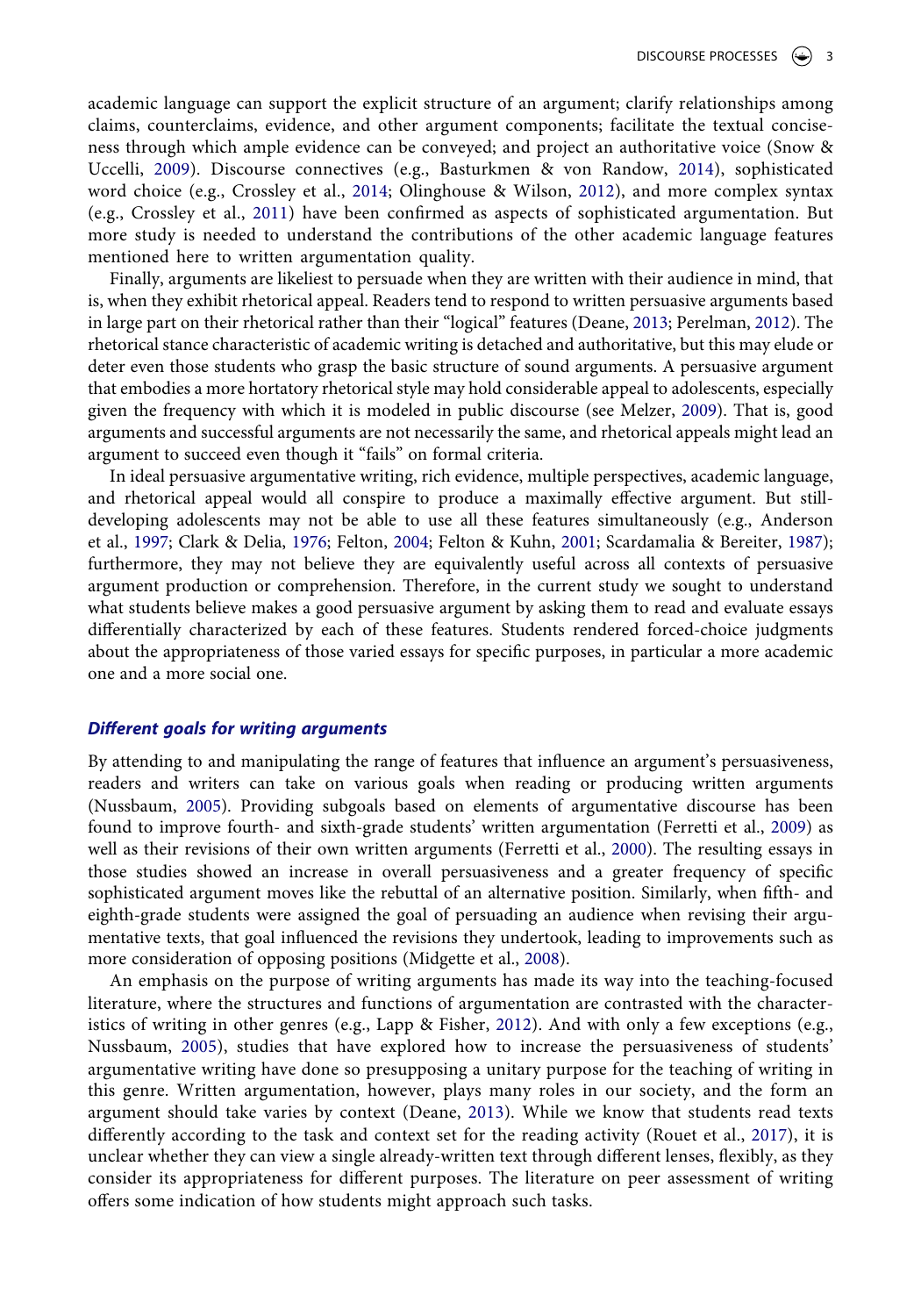#### *Skill in peer assessment of writing*

<span id="page-4-1"></span>Students' tendency to write and read differently depending on their goals is also manifested when they are asked to *assess* writing, especially writing produced by their peers. Peer assessment can vary along numerous dimensions, including the range of instructions given to the student in the role of assessor, how many students are assessing a single written product and how many written products a given student assesses (e.g., Cho et al., [2006\)](#page-18-7), the social relationships among assessors and assessed (e.g., Strachan & Wilcox, [1996\)](#page-20-14), the personalities of those involved (e.g., Carrell, [1995](#page-18-8)), whether the work is also assessed by an expert or instructor (e.g., Kaufman & Schunn, [2011\)](#page-19-16), and so forth (see Topping, [2010](#page-20-15)). Overall, meta-analyses have shown peer assessment and feedback to be effective for helping the original writers improve their assessed written products (Andrews et al., [2009;](#page-18-9) Graham & Perin, [2007;](#page-19-17) Hoogeveen & van Gelderen, [2013\)](#page-19-18).

<span id="page-4-12"></span><span id="page-4-11"></span><span id="page-4-9"></span><span id="page-4-8"></span><span id="page-4-3"></span><span id="page-4-0"></span>While most of this research focuses on how peer assessment affects the work of the original writer (e.g., Tsagari & Meletiadou, [2015\)](#page-21-3), some studies have also explored how engaging in peer assessment affects the student doing the assessing. Such analyses often focus on revision that is undertaken in pairs, in which case the original writer also provides feedback on her classmate's work (e.g., Duran Gisbert & Monereo Font, [2008\)](#page-19-19). The feedback that peers provide can vary dramatically in content as well as structure, and a variety of factors influence whether others' texts are rated positively or negatively (Strijbos & Sluijsmans, [2010\)](#page-20-16). Like the first-language writers studied in most of this research, second-language learners are also capable of giving peers useful feedback on writing in both narrative and persuasive genres, and they are likewise able to use that feedback to revise their own writing (Villamil & Guerrero, [1998\)](#page-21-4). In the current study we use students' proclivity for assessing peers' writing to elicit their judgments about persuasiveness in written arguments. Yet we also avoid the negative affect sometimes associated with judging close peers' writing or with receiving judgments rendered by peers, by presenting those essays as if written by unfamiliar peers from a neighboring school.

#### *Improving writing with revision*

<span id="page-4-13"></span><span id="page-4-10"></span><span id="page-4-7"></span><span id="page-4-6"></span><span id="page-4-5"></span>The most common form of peer assessment may be the assignment of a score, often with some written feedback, but perhaps the most common form of *self*-assessment is the practice of revision. Much research on students' textual revisions has been focused on college-level students (e.g., Faigley & Witte, [1981](#page-19-20); Fitzgerald, [1987](#page-19-21); Zimmerman & Kitsantas, [2002](#page-21-5)) and in many cases on English-as-a-Foreign/ Second-Language instruction (e.g., Mendonça et al., [1994;](#page-20-17) Min, [2006](#page-20-18); Spycher, [2007](#page-20-19); Villamil & Guerrero, [1998](#page-21-4)). But revision, and critical evaluation of writing more generally, represents an understudied component of metacognitive activity that is relevant to and attainable by much younger students as well (Fitzgerald & Markham, [1987](#page-19-22); Graham & Perin, [2007](#page-19-17)). As we have already seen, some work has manipulated the revision process to help adolescent students structure their writing for certain goals (e.g., Ferretti et al., [2000](#page-19-15); Midgette et al., [2008\)](#page-20-11). Furthermore, exposure to instruction in oral argumentation improves the revisions that adolescents make to their own argumentative writing, leading to substantive revisions that make their arguments more persuasive (Early & Saidy, [2014](#page-19-23)). That is, students can internalize norms of argumentation in the spoken modality—even though it is dialogic, rather than monologic—and apply them to improving their own argumentative writing.

<span id="page-4-4"></span><span id="page-4-2"></span>It remains to be seen whether those internalized norms can also be applied when students are asked to revise writing that is not theirs, and when the revisions have no implications for the students' own writing success. On one hand, we might predict that students will not revise as thoroughly when working with someone else's writing because the motivation to do so could be more limited, and because the need to take the perspective of the work's original author requires both social sensitivity and metacognitive resources. On the other hand, however, a critical stance may be easier to adopt when judging someone else's writing (cf. Cho et al., [2006](#page-18-7)), and the cognitive load may be reduced by the presence of a text defined as being subject to improvements. Revising others' writing may thus give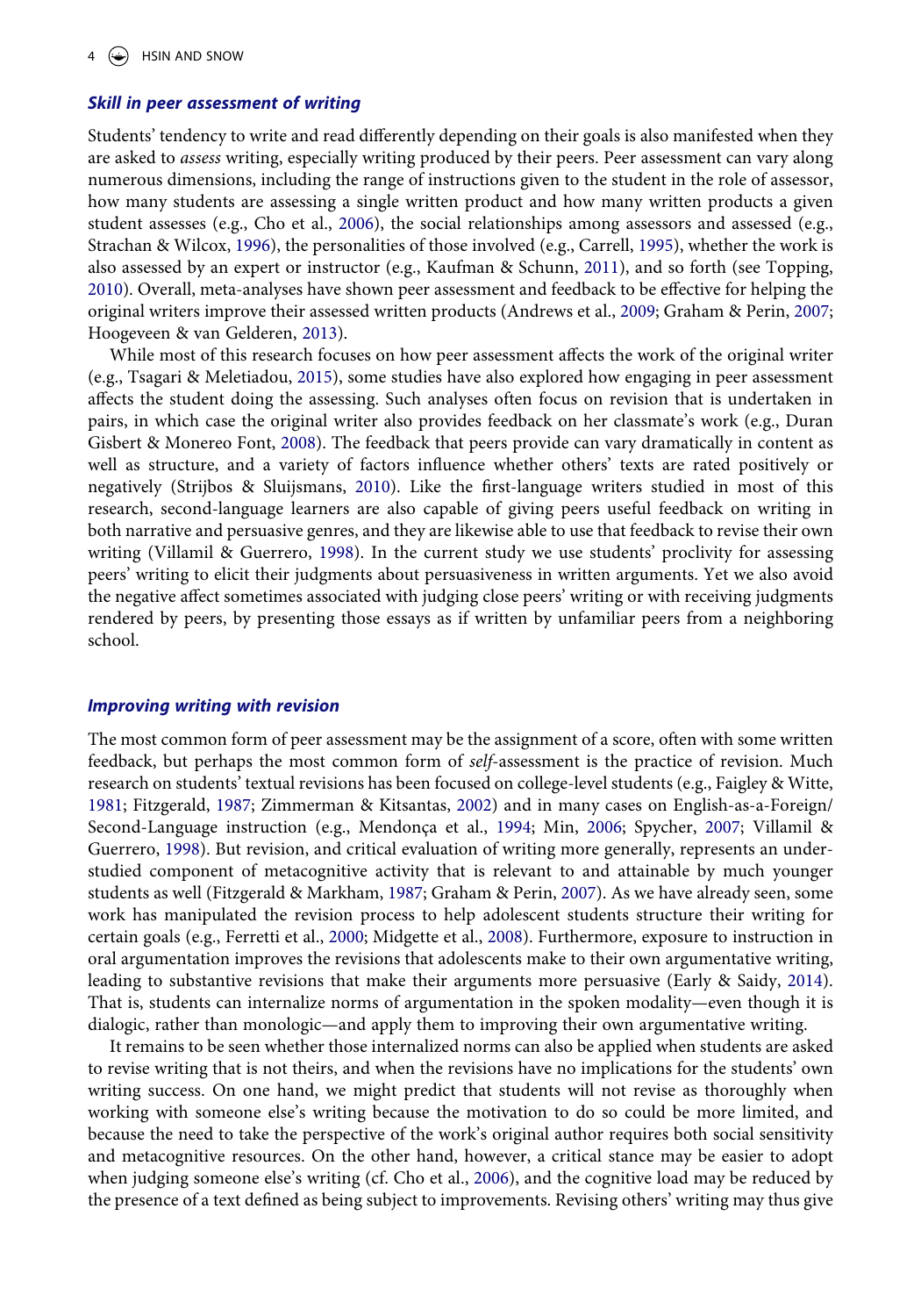<span id="page-5-0"></span>a more accurate measure of students' literacy skills, including their perspective-taking skills, than the revision of their own work where defensiveness and myside bias might inhibit criticism (e.g., Cho & MacArthur, [2010;](#page-18-10) Strijbos et al., [2010;](#page-20-20) Villamil & Guerrero, [1998\)](#page-21-4).

# *Current study*

<span id="page-5-2"></span>In light of widespread adoption of Common-Core-inspired curricula (NGAC, [2010\)](#page-20-0) and the longterm goal of ensuring all students have access to mature, useful argumentative practices (Graff, [2003](#page-19-24)), it is imperative that the research and practitioner communities be informed about students' understandings of what good written argumentation looks like and what purposes it serves. The field has established informed pedagogical targets, and innovative ways of assessing students' relationship to those targets are making their way into researchers' and teachers' hands (Deane et al., [2018](#page-19-25)). But we lack information about what students themselves perceive to be good persuasive arguments—and whether their perceptions of persuasiveness align with their perceptions of the instructions and examples they receive in school, which in turn should shape curriculum and instruction.

<span id="page-5-1"></span>We undertook to design and administer an assessment that would provide data and insights about students' beliefs about the effectiveness of written arguments and their skills in judging and revising arguments. This report addresses the following research questions (RQs):

- 1. What do students' judgments of strategically varied written arguments reveal about the value they attach to evidence, academic language, counterarguments, and rhetorical appeals? Are their preferences related to their backgrounds or scores in ELA?
- 2. How do students explain the choices they make about which essay would get the best grade and which essay would be most fun to read?
- 3. What features do students introduce into, or remove from, essays that they judge to be less persuasive when asked to improve them, and how to these relate to their explicit judgments?

In this initial study using the FEXA approach, we hypothesized that students' opinions would reflect features commonly emphasized in the classroom—such as specific features of the prototypical five-paragraph essay—as well as features more characteristic of strong arguments in the real world such as providing plausibly reliable evidence or use of rhetorical appeals.

### **Methods**

We used an iterative process to design a novel instrument, the FEXA. The FEXA elicits students' judgments of argumentative essays emphasizing different features characteristic of strong persuasive writing: academic language, rich evidence, multiple perspectives, and rhetorical appeal. In asking students to make such judgments, we collected not only categorical choices but also explicit discussions of students' reasons for their choices and finally the revision of the essay that students found weakest.

### *Setting and participants*

<span id="page-5-3"></span>The FEXA was developed with and ultimately administered among students and teachers implementing Word Generation Weekly (WG: Snow et al., [2009;](#page-20-21) wordgen.serpmedia.org), a Tier-1 crossdisciplinary discussion-and-debate based curriculum. WG regularly exposes students to dialogic/ group discussion and opportunities for written argumentation, but almost all argumentationfocused guidance is directed toward dialogic or whole-class debates, not extended written arguments (which are themselves not a focus of the curriculum). There is only sparse guidance in WG for the features of argumentation studied here. Nevertheless, these features are latent throughout the curriculum, as WG was designed to teach academic language and deep reading comprehension through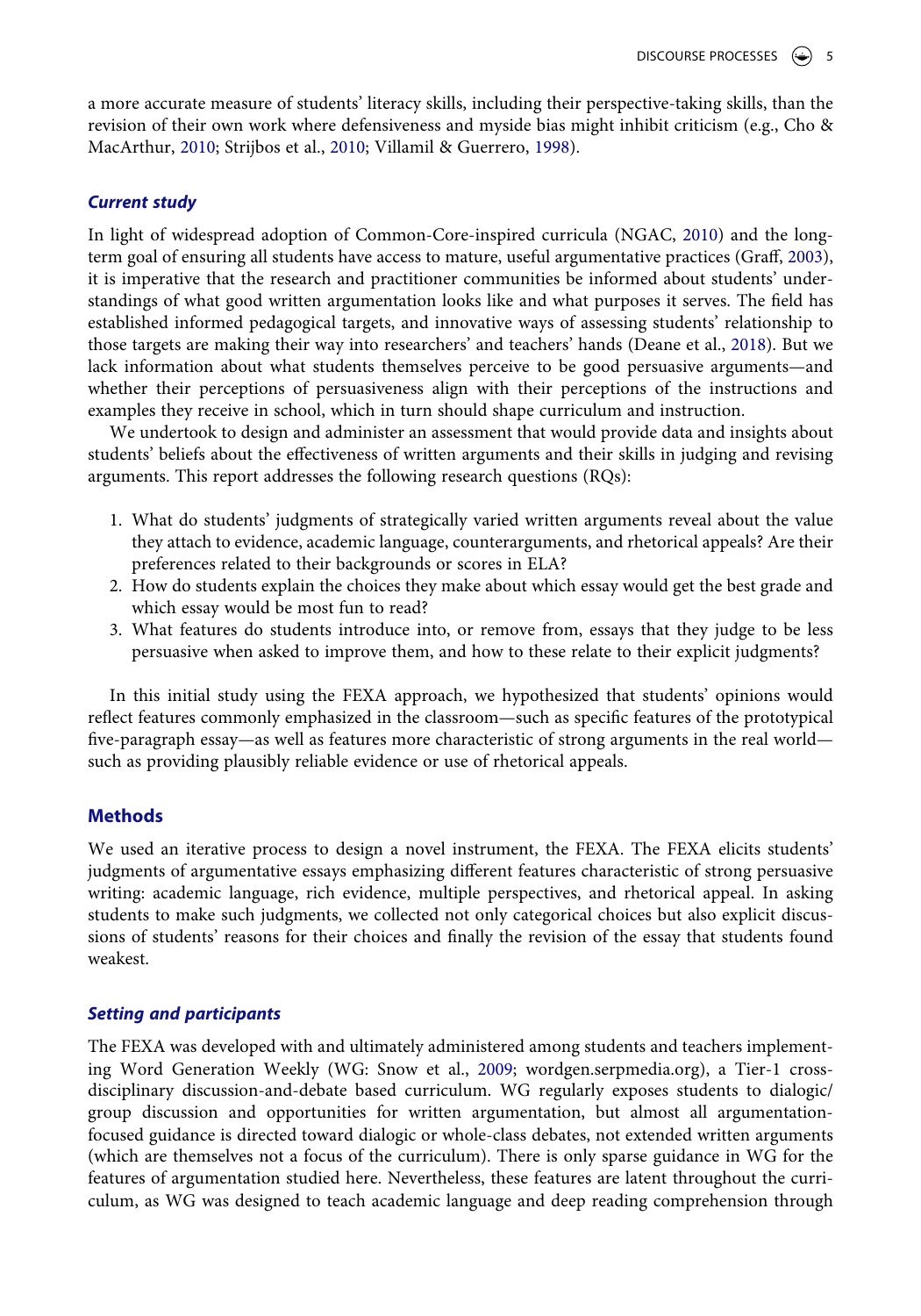| Group                                      |                                       | n   | $\frac{0}{0}$ |
|--------------------------------------------|---------------------------------------|-----|---------------|
| Female                                     |                                       | 83  | 51            |
| Limited English proficient                 |                                       | 4   |               |
| Has individualized education program (IEP) |                                       | 30  | 19            |
| PARCC                                      | Met expectations                      | 31  | 19            |
|                                            | Approached expectations               | 95  | 59            |
|                                            | Did not or partially met expectations | 27  | 17            |
|                                            | Total                                 | 162 |               |
|                                            |                                       |     |               |

<span id="page-6-0"></span>**Table 1.** Sample Demographic and Performance Characteristics

Performance ratings are reflective of state-provided PARCC-ELA scores (see http://www. parcconline.org/; number of performance levels does not sum to the size of the whole sample due to missing data).

engagement with diverse sources of evidence and multiple perspectives on issues. Beyond these aspects of the curriculum we cannot be certain of classroom practices or what emphases teachers may have placed on the features of academic or argumentative writing. However, conversations with students and artifacts visible in the classrooms suggested that instruction in written argumentation focused on surface-level structural features (e.g., ordering of claims and reasons, avoidance of the first person). The participants were 162 eighth-grade students in a semi-urban middle school in the northeastern United States that was actively implementing WG. The demographic and performance characteristics of the sample are presented in [Table 1](#page-6-0).

#### *Materials*

Students participating in the FEXA read four essays arguing for the same side of a main claim in reaction to a contentious question and then answered several questions eliciting their opinions about those essays. Specifically, students responded to questions about their prediction of which essay would earn the highest grade in ELA class (Grade) and which essay would be most interesting for a close friend to read (Friend). These two questions were designed to elicit differing responses from students to whom the contrast between formal argumentation (the features emphasized in their instruction) and rhetorical and interpersonal appeals (those likely to appeal to peers) was accessible.

The participants were also asked which essays were most persuasive (+Persuasive) and least persuasive (–Persuasive). Participants were given a working definition of "persuasiveness" in the relevant prompt: "Which essay do you think is the most persuasive? That is, if you didn't already agree with the author's position, which one would be likeliest to bring you over to her/his side? Or, if you did already agree, which one did you think made the best case for the position?" While there are many ways of defining persuasiveness, this characterization was in line with what teachers reported conveying to their students and reflects one of the possibilities found in the literature.

Students were also asked to explain why their choices of essays for the Grade and Friend questions were the same or different in an "Explanations" question. Finally, the FEXA invited students to revise and improve the essay they had found least persuasive: "Show the author how you can make the same points that he or she made, but in a better way." In this component of the task, we did not reintroduce the term *persuasive* because we did not want to encourage students to introduce new argument components (claims/reasons) but rather expected to elicit key structural and rhetorical modifications. The materials emphasized that no one response was correct ("There are no right or wrong answers we want to know what you think!").

Two forms were created, one addressing the topic of recycling ("Should recycling be required by the city?") and the other the topic of athletic uniforms ("Should student athletes design their own uniforms?"). The two topics were chosen to be similar to, but not overlap with, WG unit topics and to be of broad likely interest among middle-school students. We reasoned that these topics reflected slightly different normative queries, given that recycling requires virtually no particular individual talent and can be implemented by everyone, while uniform-design could rely on artistic talent, which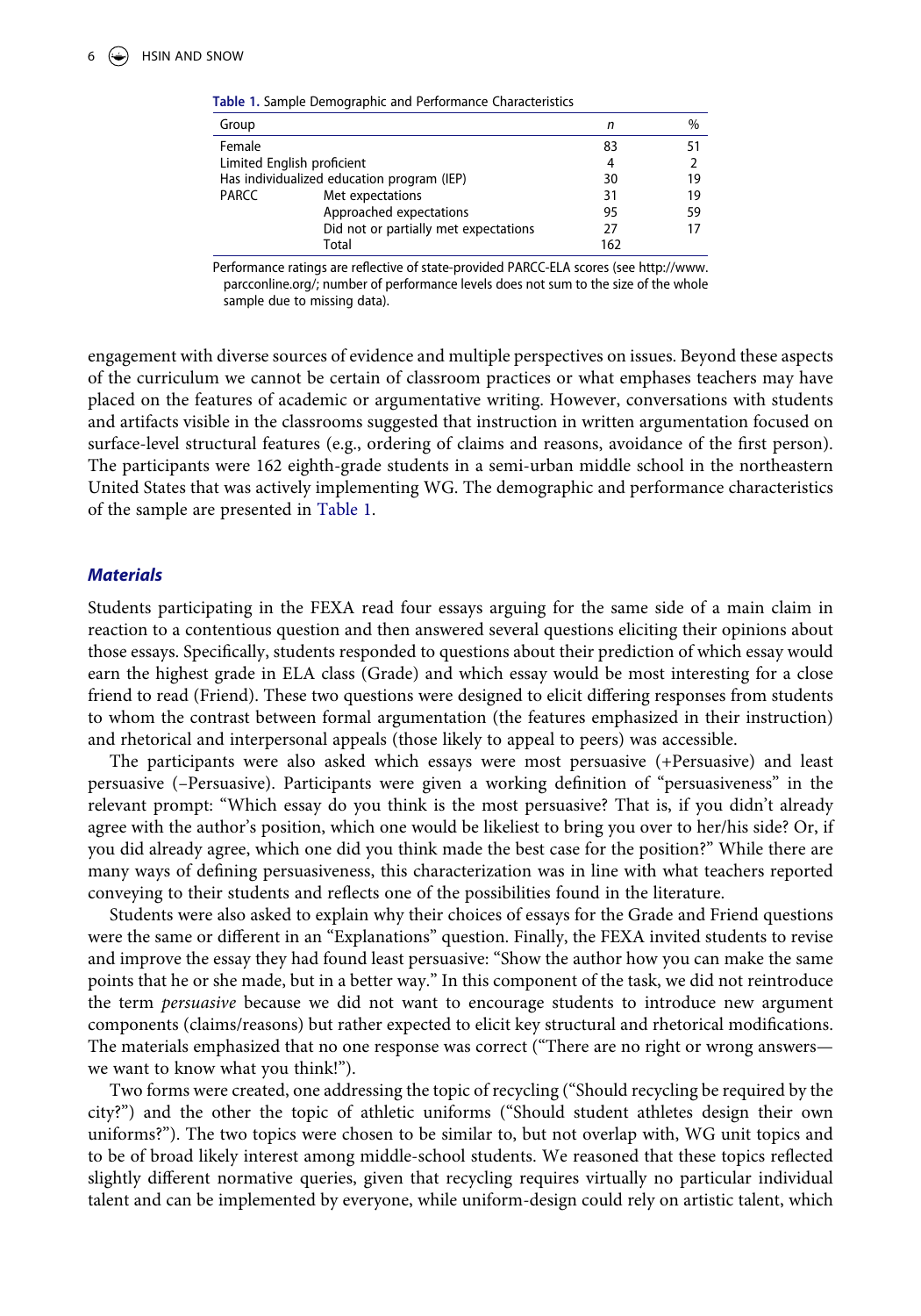varies across individuals. We expected that this normative difference might lead to different preferred persuasive strategies among participating students.

For each of the two topics, four mock student essays were created based on real samples of middleschoolers' responses to similar questions (using data from students in the treatment condition of a randomized controlled trial of WG Weekly, none of whom participated in the current study) and were labeled with gender-neutral "author" names. Each essay type was characterized by emphasis on one set of features: academic language, rich evidence, multiple perspectives, or rhetorical appeal. The feature sets were developed with reference to the literature and in consultation with master's students in language and literacy as well as middle-school teachers. Example sentences reflecting each of the four feature sets can be found in (1).

- (1) a. *Academic language*: "The city's policies could stay in place for many years, and as a result, the environment would be left in better condition to sustain future animal and plant life."
	- b. *Rich evidence*: "For one, scientific data shows that the planet is warming and extra trash is at least partly to blame."
	- c. *Multiple perspectives*: "Yet city leaders could also encourage the citizens to be committed to the city's condition in other ways, because they too have experienced both being required and feeling personally driven to take care of it."
	- d. *Rhetorical appeal*: "Last year the city just permitted throwing anything we didn't need into the garbage, but that was pointlessly wasteful, so they made a policy that said that we would have to recycle, and we would get an award if we did it a lot."

A norming study confirmed that adult readers with experience in teaching adolescents  $(N = 14)$ overwhelmingly matched the essay types with their target features (academic language, 75%; rich evidence, 79%; multiple perspectives, 82%; rhetorical appeal, 89%). Those who did not respond as expected tended to exchange the academic language and rich evidence categories with one another and occasionally the academic language category with multiple perspectives.

Across the forms and feature sets, each essay was designed to be approximately equivalent in length (in Recycling essays, mean length = 114.25 words, SD = 9.50; in Uniforms essays, mean length = 117.25 words,  $SD = 6.29$ ;  $t(3) = 0.53$ ,  $p = .62$ ). Each pair of essays across forms reflecting the same feature (e.g., the "academic language" essay on recycling and the "academic language" essay on uniforms) was created from an essay template such that the sentential and discourse structure of the paragraphs was virtually identical. We confirmed the linguistic parity of the essays by computing their Coh-Metrix L2 Readability scores, which likewise did not differ significantly between the forms within each of the essay feature pairs (paired  $t(3) = 1.73$ ,  $p = .18$ ).

### *Evidence from FEXA pilot*

The FEXA was originally developed and piloted in consultation with a separate group of teachers and students, who were also simultaneously implementing WG. The pilot version differed from the final version in several important respects, but the results of the pilot data were largely consistent with the data reported here and therefore offered a first suggestion of the validity of the instrument. Aside from some wording improvements, the FEXA pilot differed from its final form in that (1) it was administered on paper rather than electronically, (2) it distributed three distinct sets of essays among participants rather than two, (3) the three sets of essays did not systematically share sentence-/ discourse-structure features, and (4) the revision task was implemented across students in one of two ways, either by soliciting in-line revisions or a fresh rewrite.

The pilot was conducted with a sample of 140 students in a middle school in a semi-urban district the northeastern United States. Teachers in the school volunteered to administer the task to one or more of their classes, resulting in a sample that included 40 students in grade 6, 66 students in grade 7, and 34 students in grade 8. The whole middle school was actively implementing WG, having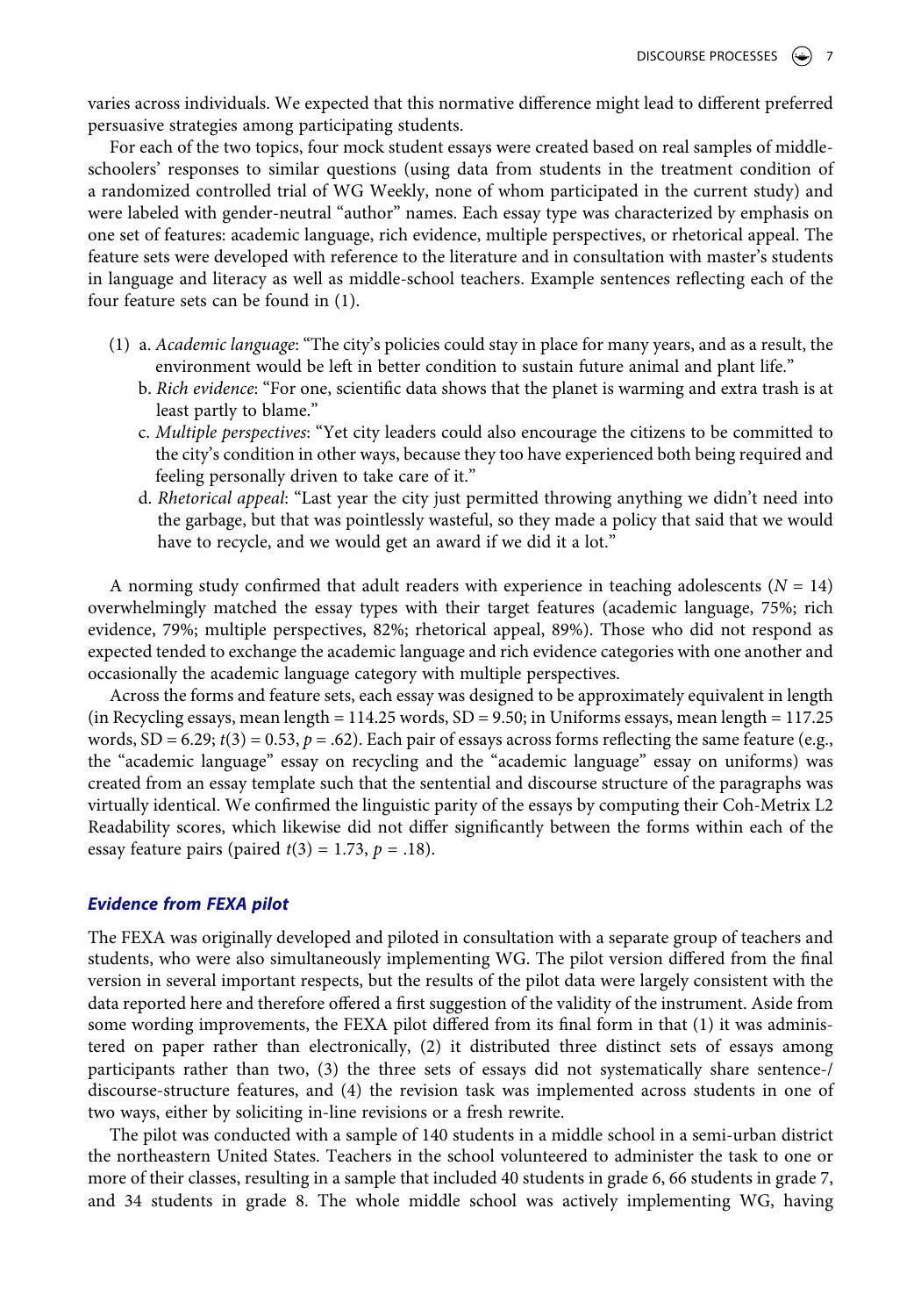<span id="page-8-0"></span>participated in its development and having been one of the schools in an Institute-of-Education-Sciences-funded randomized controlled trial of the curriculum (see Jones et al., [2019](#page-19-26)). Analyses of the data revealed that participants tended to select either the academic language or the rich evidence essay in answer to questions about which would earn the best grade and which was most persuasive, and they responded in significantly different ways to the three topics. Because the topic-related differences were confounded by variation in the essays' formal and linguistic features, we revised the materials to remove this confound before administering the version of the FEXA we report on here.

### *Procedure*

The revised FEXA was administered using the participating school's one-to-one Chromebooks during an assembly-style meeting of all eighth-grade classes. The two topics were programmed in a blocked design in Qualtrics so that each participant would be randomly assigned to a condition when she clicked the survey link, which was posted by a school administrator. Students were given 30 minutes to complete the task and could proceed through it at their own pace.

One teacher read aloud a paraphrase of the instructions that were printed on the first page of the Qualtrics survey. The students logged into the survey with their school-issued student identification codes, at which point they were randomly assigned to either the Recycling or the Uniform condition. Then the four essays were presented one at a time on the screen in random order; the student would click a button to advance from one screen to the next, and the timing of these clicks was recorded for later analysis. The questions were presented in a fixed order with the four essays presented alongside them for reviewing purposes.

The FEXA was adaptive to students' responses in its solicitation of their explanation of choosing for the Grade and Friend questions the same or two different essays. If a student selected the same essay, she received a prompt that repeated the name of the selected essay's author and acknowledged the sameness of those choices before asking for an explanation. If she had selected two different essays for those questions, her next prompt would remind her of her choices before asking for an explanation. Finally, after the participant made her choice of least persuasive essay in response to the last question, Qualtrics would redirect to a page displaying only that essay (as an image, so as to preclude copying and pasting), with an adjacent text box for typing the revision.

#### *Analytic plan*

Multiple-choice responses were analyzed using multiple comparisons Tukey contrasts and Fisher's exact tests to account for the categorical nature of the data. Where the focus was on the prediction of a binary response, regression analyses were used, and the predictive value of demographic variables and Partnership for Assessment of Readiness for College and Careers—English Language Arts (PARCC-ELA) scores was examined through their inclusion as fixed-effect terms. In addition, the explanations students gave for their selections on the Grade and Friend questions were manually coded for emergent themes related to text features and quality. To identify whether the emerging patterns would hold across the sample, we tallied the frequency of all the words used in those explanations automatically using the CLAN application (MacWhinney, [2000](#page-20-22)) and then by hand selected the words that were related to writing (e.g., "fact," "reason," "information"; see Appendix for full list). To explore the patterns of reasons that students supplied, we then ran separate frequency analyses of these writing-related words on the two focal subsets of students' explanatory responses (one containing explanations from students who had chosen the same essay in response to the Grade and Friend questions, and the other containing explanations from those who had chosen two different essays in answer to those questions).

<span id="page-8-1"></span>Revised essays were analyzed by applying an adaptation of the revision coding scheme developed by Cho and MacArthur (2010), which targets three levels of revision: surface-level revisions (e.g., lexical substitutions, removing references to the first person), micro-level revisions (e.g., elaboration of existing claims or reasons), and macro-level revisions (e.g., introduction of new claims or reasons,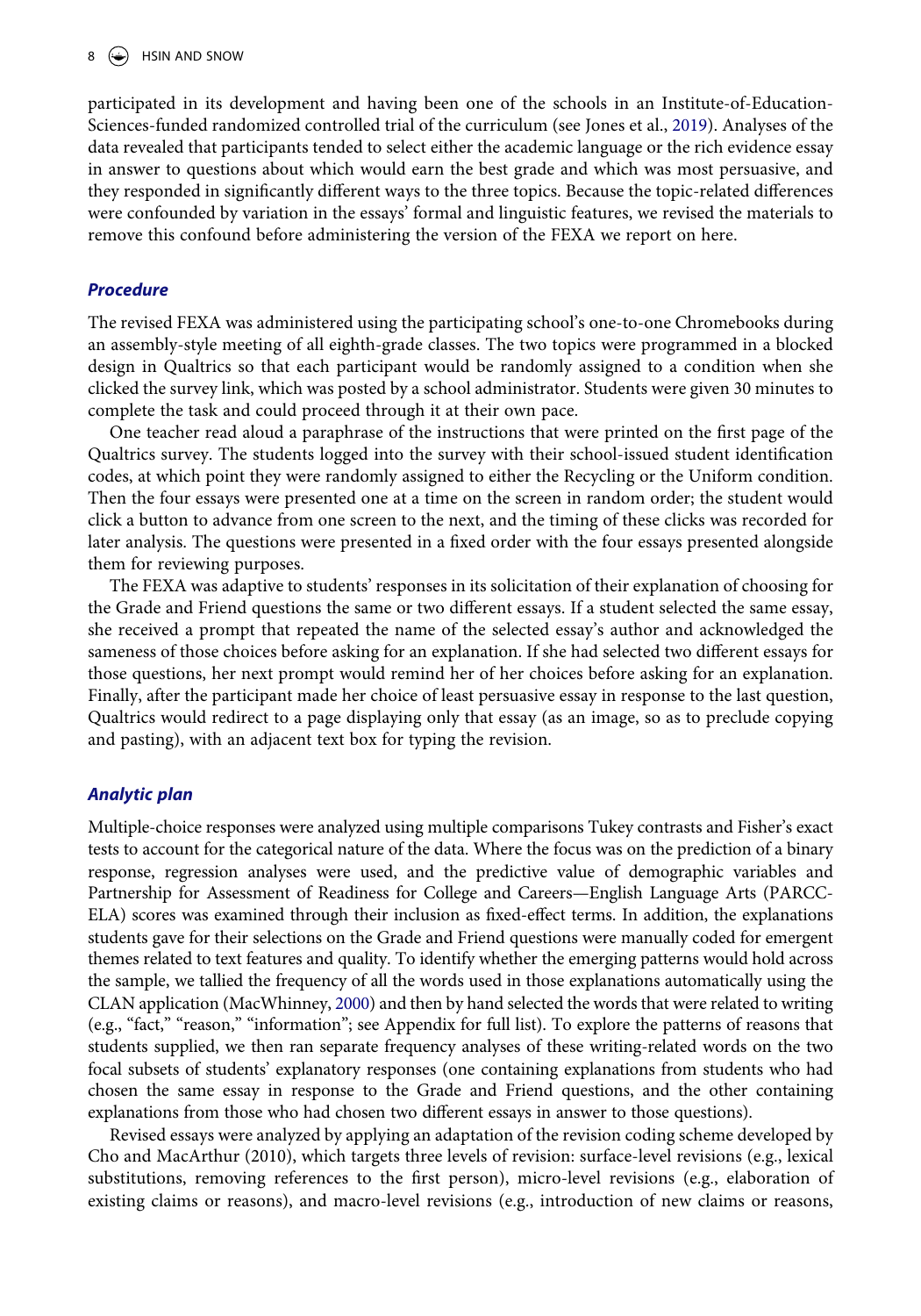reorganization of paragraph elements). Given the shorter length of the revised FEXA essays relative to the essays analyzed by Cho and MacArthur, the two latter categories were collapsed into one ("deep revisions"). Two research assistants blind to the purpose of the study coded the revisions students produced after a training phase on a subset of the essays not reported on here. During the training phase, substantial agreement was reached in both categories (surface, 92%; deep, 100%). The target revised essays were randomly divided in half into two sets; a randomly selected 20% of the essays from each of the sets was also duplicated and placed into the other set to ensure continued reliability between coders. Substantial agreement on the double-coded essays was also reached in the target sample (surface, 92%; deep, 92%). Within these two large coding categories, we explored more specific features of the revisions as well, using logistic regression to examine associations between students' revisions and their selected essays in response to other questions.

#### **Results**

# *RQ 1: What do students' judgments reveal about the value they attach to argumentation features? Are their preferences related to their backgrounds or ELA scores?*

The distribution of responses to the categorical target questions is presented in [Table 2](#page-9-0) and visualized in [Figure 1](#page-9-1). No differences between the Recycling and Uniform forms were detected in answers to any of the questions (all *p*s > .26), so we collapsed the results from both forms for all analyses.

Students drew a number of distinctions that were consistent with expectations. First, students responded differently to the Grade and Friend questions,  $z = 4.08$ ,  $p < .001$ . They tended to choose the academic language essay in response to the Grade question (49% of students), while the distribution of

<span id="page-9-0"></span>**Table 2.** Percentage of Responses (Raw Frequencies in Parentheses) to the (ELA) Grade, Friend (Interest), (Most) Persuasive, and (Least) Persuasive Questions, Collapsing Over Both Forms

|                       |     | Ouestion |                 |      |              |      |              |      |  |
|-----------------------|-----|----------|-----------------|------|--------------|------|--------------|------|--|
| Response              |     |          | Friend<br>Grade |      | + Persuasive |      | - Persuasive |      |  |
| Academic language     | 49% | (78)     | 25%             | (40) | 38%          | (60) | 11%          | (18) |  |
| Rich evidence         | 28% | (45)     | 21%             | (34) | 38%          | (61) | 12%          | (19) |  |
| Multiple perspectives | 16% | (25)     | 20%             | (32) | 14%          | (22) | 22%          | (35) |  |
| Rhetorical appeal     | 8%  | (12)     | 34%             | (54) | 11%          | (17) | 55%          | (88) |  |

<span id="page-9-1"></span>

Figure 1. Distribution of responses to FEXA categorical questions, collapsing over the two topic forms.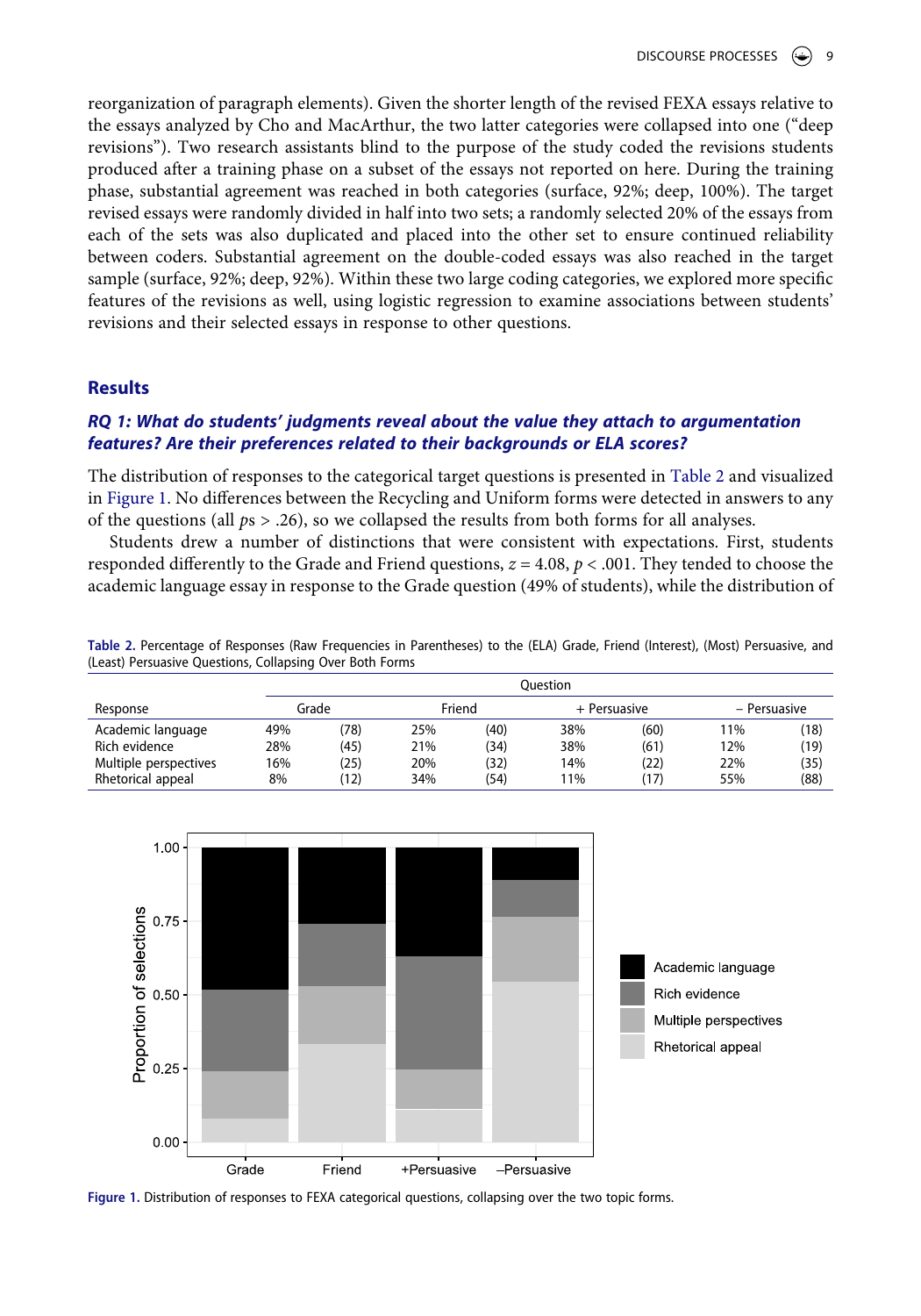responses to the Friend question was nearly equivalent across the four essay choices. Despite the skill in discriminating essays for different purposes that these distinct response patterns indicate, multinomial regression models revealed no significant associations between students' responses to these two questions and the demographic predictors or the standardized test score data.

Students' categorical judgments of the most and least persuasive essays also showed contrasting patterns as expected. As with the Grade question, for +Persuasive they chose the rich evidence and academic language essays frequently (at an equal rate: 38% of students chose each). For –Persuasive the predominant selection was the rhetorical appeal essay (55%). We also found significant relationships between students' responses to the –Persuasive question and their demographic characteristics, but not to their ELA scores. Overall, girls were 38% more likely than boys to choose the rhetorical appeal essay as least persuasive,  $β = -0.96$ ,  $p = .003$ . We also found a significant difference in the selections made by students with and without an IEP,  $β = -1.19$ ,  $p = .03$ : while only 9% of students without an IEP selected the rich evidence or academic language essay for –Persuasive, 23% of the students with an IEP did so.

# *RQ 2: How are beliefs about essays' purposes related to beliefs about argumentation and persuasiveness?*

To answer this question we proceeded in three steps. First, we examined the distributions of students' responses to the Grade and Friend questions relative to those of their +/–Persuasive selections to identify any common patterns that would signal how students gauged persuasiveness. Second, we explored the detected contingencies across those pairs of questions according to the specific essays students chose. Third, we drilled down into the contrasts that students drew and explained around their answers to the Grade and Friend questions.

In the first set of RQ 2 analyses, then, we looked at whether students' responses to the Grade and Friend questions, separately, patterned in a way that was predictable from their selections of most and least persuasive essays (visualization in [Figure 2\)](#page-11-0). Using Fisher's exact tests we found that there were significant contingencies between students' responses to the Grade and +Persuasive questions,  $p = .001$ , as well as to the Grade and -Persuasive questions,  $p = .009$ . That is, students' judgments of persuasiveness differed according to their Grade responses. For the Friend question the relationship with students' –Persuasive selections was significant as well,  $p < .001$ , but the relationship with their +Persuasive selections was not,  $p = .41$ . The significant relationship between Friend and –Persuasive is remarkable, given how flat the pattern of responses to the Friend question was. It is unsurprising, in other words, that the likelihood of a student selecting, for example, the multiple perspectives essay as their +Persuasive response was no different whether they had chosen academic language, rich evidence, rhetorical appeal, or multiple perspectives on the Friend question. But the fact that students' –Persuasive responses were contingent upon their Friend selection, despite that flat distribution, suggests they may have had less consistent criteria for their –Persuasive judgment than for their +Persuasive judgment and that those criteria were in some way related to their Friend considerations.

To enrich our understanding of these patterns, we moved to the second step and examined which essays characterized the contingent responses across pairs of questions ([Figure 2\)](#page-11-0). In total, most students (*n* = 89) rejected as most persuasive the essay they believed would earn the highest ELA grade, and they were especially likely to do so if their Grade selection had been multiple perspectives or rhetorical appeal. Indeed, most students chose one of either academic language or rich evidence in response to *both* of these questions (*n* = 100). However, those who chose multiple perspectives for Grade nevertheless said that the academic language essay was +Persuasive more often than they did the multiple perspectives essay (45% vs. 32%), while those who chose rhetorical appeal for Grade tended to select for +Persuasive rich evidence rather than rhetorical appeal (38% vs. 11%). Next, we found that students who chose the academic language essay as their Grade response were the most consistent in choosing rhetorical appeal as the –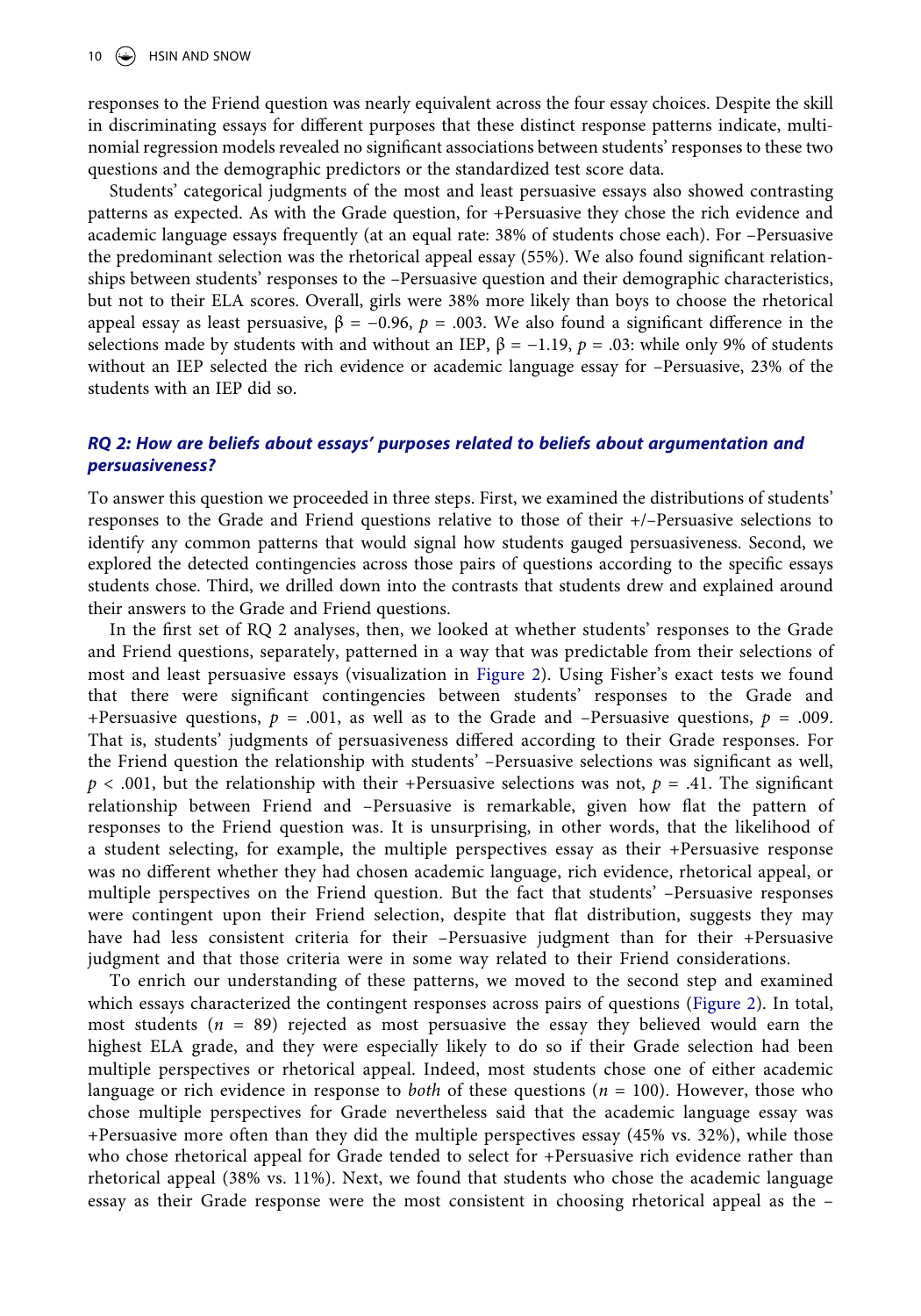<span id="page-11-0"></span>

**Figure 2.** Distribution of responses for respective pairs of Grade/+Persuasive, Grade/–Persuasive, Friend/+Persuasive, and Friend/– Persuasive questions. These categorical selections were jittered around their points to facilitate inspection of frequencies.

Persuasive essay (64% vs. the next-highest tendency, 50%). In exploring the significant association between Friend and –Persuasive selections, we found that no student who selected the rich evidence essay as –Persuasive had chosen it for the Friend question. In addition, the tendency to choose rhetorical appeal as –Persuasive was notably stronger among those who chose multiple perspectives for their Friend (80% vs. the next-highest tendency, 59%). Overall, these analyses revealed significant variation among students' response profiles, specifically with respect to relationships between perceived usefulness for academic purposes and beliefs about the features that confer persuasiveness.

As a third step, with this range of response profiles in mind, we then tested directly whether some students were particularly sensitive to the different purposes of the Grade and Friend essay selections, irrespective of their beliefs about the persuasiveness of their choices. There was a stronger tendency in the sample for students to draw a distinction in their responses to the Grade and Friend questions ("differentiators":  $n = 122$ ) than for them to choose the identical essay in response to both ("identifiers": *n* = 38). Students who were identifiers tended to select the academic language essay,  $\beta$  = 1.07, *p* = .01 (see [Figure 3,](#page-12-0) specifically the rightmost block in the "Same selection" bar). That is, while the distribution of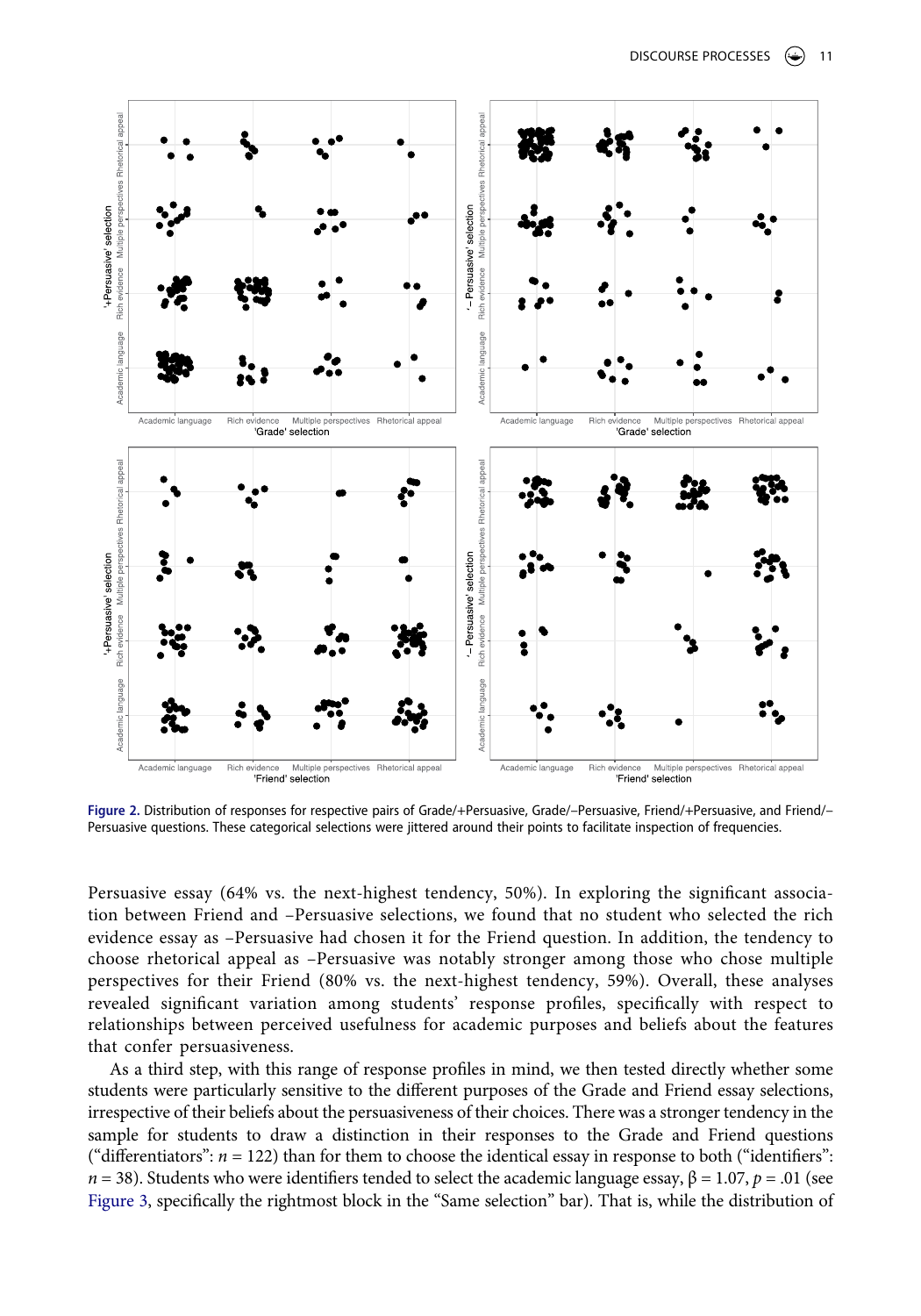# 12  $\left(\bigcirc\right)$  HSIN AND SNOW

<span id="page-12-0"></span>

**Figure 3.** Distribution of responses to the Grade question (the blocks of different shades of gray in each bar) among students who selected the same (lower bar, "identifiers") and different (upper bar, "differentiators") essays for the Grade and Friend questions, scaled to unity.

responses for the Friend question was flat, choosing the academic language essay for the Grade question tended to be associated with choosing that same essay for the Friend question (26 vs. 12 total students who chose one of the three other essays in response to both questions). We can explain this result by looking at how students themselves explained their selections.

### *Exploring students' explanations*

The Grade and Friend questions were designed to elicit evidence of a contrast in students' sensitivity to the discourse demands and varying perlocutionary force in essays characterized by different features. Representative examples of identifiers' explanations for why they had chosen the same essay for both the Grade and the Friend questions can be found in (3), where notable phrases are italicized. The examples are selected from explanations for having chosen the academic language essay, labeled as being written by Alex or Ali, and the rich evidence essay, labeled as being written by Taylor. This set of explanations tended to mention the grammar/language and register of that essay as well as the justifications for the main claim that were laid out in it.

- (3) a. The passage [academic language] is *easy to read*, there is *not a lot of hard grammar and language* in it. It is a *smooth* read and *the points are valid*. It *does not use "I" in the topic sentence* and it sounds like Alex knows how to write a *decent essay*.
	- b. Because Ali *didn't talk in first person* and her *opening and closing statements* were better than the other 3. Ali also had the *most facts* and they were *most interesting* to read.
	- c. I chose Alex for both questions because his essay was *informative* and there was *no first person*. It sounded *professional* and he/she *answered the question perfectly*.
	- d. I think Taylor's essay [rich evidence] would receive the best grade in ELA class because it *correctly follows the essay format*. They stated their *main point* and gave at least *three supports*. Furthermore, their *supporting details* were *facts*, whereas in the other essays, there were *opinions*. Taylor's essay would be interesting for my closest friend, because the *factual information really makes the reader think about the topic*. Opinions, however, do not pull the reader in and are, overall, uninteresting.

On the other hand, differentiators, who selected a different essay in response to each of those questions, gave explanations like those reproduced in (4). The discussions here appear to recognize the more thorough and structured support that the reasons given in the academic language and rich evidence essays provided. They attributed value to evidence and academic language for the purpose of earning a high grade but found the style of the rhetorical appeal essay more interesting and entertaining.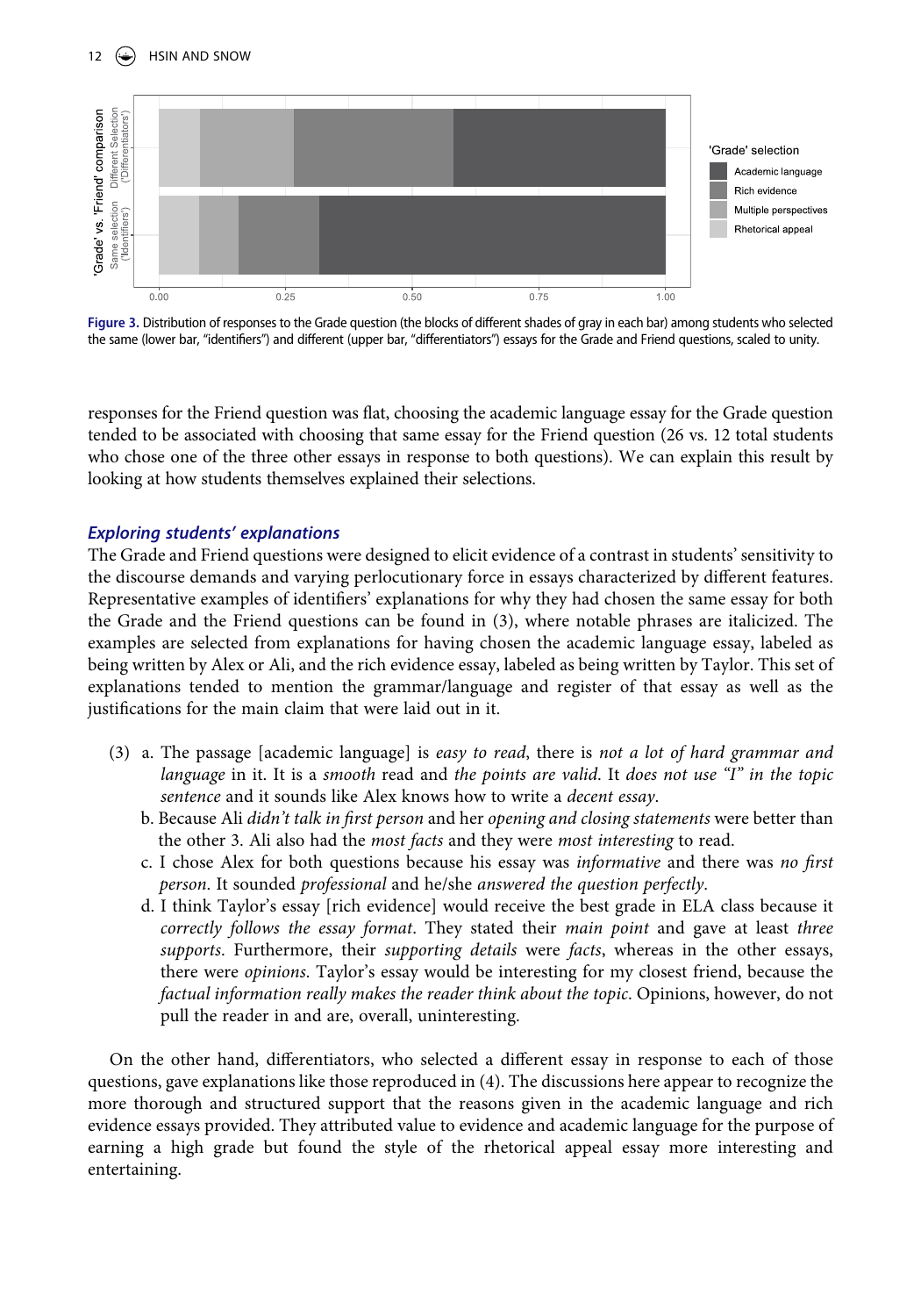- (4) a. Sam's essay [rhetorical appeal] is much *better written* than everybody else's essay. Logan's essay [rich evidence] has *more facts* about how it would benefit the players and people buying souvenirs.
	- b. The first essay, Ali's [academic language] essay, had an *introduction, three points supporting*  the subject, then a *conclusion*. Sam's essay [rhetorical appeal] had *more of a story* and was *more interesting to read*.
	- c. Taylor's essay [rich evidence] has *more facts*, and *evidence*, but Ira's [rhetorical appeal] includes more *vivid details* and in my opinion, would be *more interesting to read*.
	- d. Alex's story [academic language] was the best because he wrote *grammatically correct*. Ira [rhetorical appeal] and Marlo [multiple perspectives] used *first person*. Also Alex's story was slightly *better* than Taylor's [rich evidence]. Marlo's was the best to read with a friend because it was the most *entertaining*. If I was with a friend I wouldn't want to read a *boring*  book I would like to read an *entertaining* book.

The automated analyses of writing-related lexical items brought out objective contrasts between the subsets of explanations written by identifiers and differentiators for their pair of responses to the Grade and Friend questions. This analysis revealed that differentiators' explanations of the contrast they drew contained an exceptionless superset of the words used in identifiers' explanations of the consistency in their responses. Several of the words used only by differentiators acknowledged structural features: "conclusion," "explanation," "paragraph(s)," and "transition(s)." Other words appearing only in differentiators' explanations referred to aspects of the genre, even though the term "persuasive" would not have been encountered in the materials until after this point: "personal," "persuasive," "supportive," "understand," "voice," and "worded."

## *RQ 3: How do students revise essays they find less persuasive?*

Last we analyzed the revisions that students produced of the essay that they selected in response to the –Persuasive question. We focused the analysis on changes made to the most common selection for the –Persuasive question: the rhetorical appeal essay ( $n = 88$ ).

Of the 88 students who made this selection, 60 supplied a revision, 12 responded with an explicit judgment about why their selected essay was least persuasive, and the remainder produced nonresponses (e.g., no comment; off-topic commentary). The 60 revisions were coded according to our adaptation of Cho and MacArthur's (2010) coding scheme. Following our operationalizations of the "surface" and "deep" categories based on that coding scheme, we explored the incidence of several key features among the revisions. The category of surface changes, detected in 93% of the revisions, included three kinds of simple repairs: deletions or simple replacements (68%), register changes at the morphosyntactic level (27%), and removal of reference to the first person (82%). The category of deep changes, detected in 98% of the revisions, included three kinds of complex repairs: addition of qualifications (63%), content extensions such as elaborating or adding claims/reasons (83%), and reorganizations such as the reordering of sentences to change the logic of the argument (53%).

Logistic regression was used to determine (1) whether students' choice of +Persuasive essay bore any relation to their revisions on their selected –Persuasive essay and (2) whether the revisions they introduced could be predicted by the essay they chose on the Grade question (i.e., whether revisions would reflect students' beliefs about academically appropriate essays). The analyses used the academic language essay as the reference category because it was the most prevalent selection in response to both the +Persuasive and Grade questions. While we did not find significant differences among the revisions students made depending on their +Persuasive selection, we did find connections between revision features and students' Grade selections. In particular, students who selected the rich evidence essay for Grade were least likely to make simple deletions or replacements, β = −0.32, *p* = .02. Additionally, students who selected the rhetorical appeal essay for Grade were most likely to incorporate register changes at the morphosyntactic level,  $β = 0.79$ ,  $p = .01$ , when they revised that same essay later in the task. No other relationships were significant.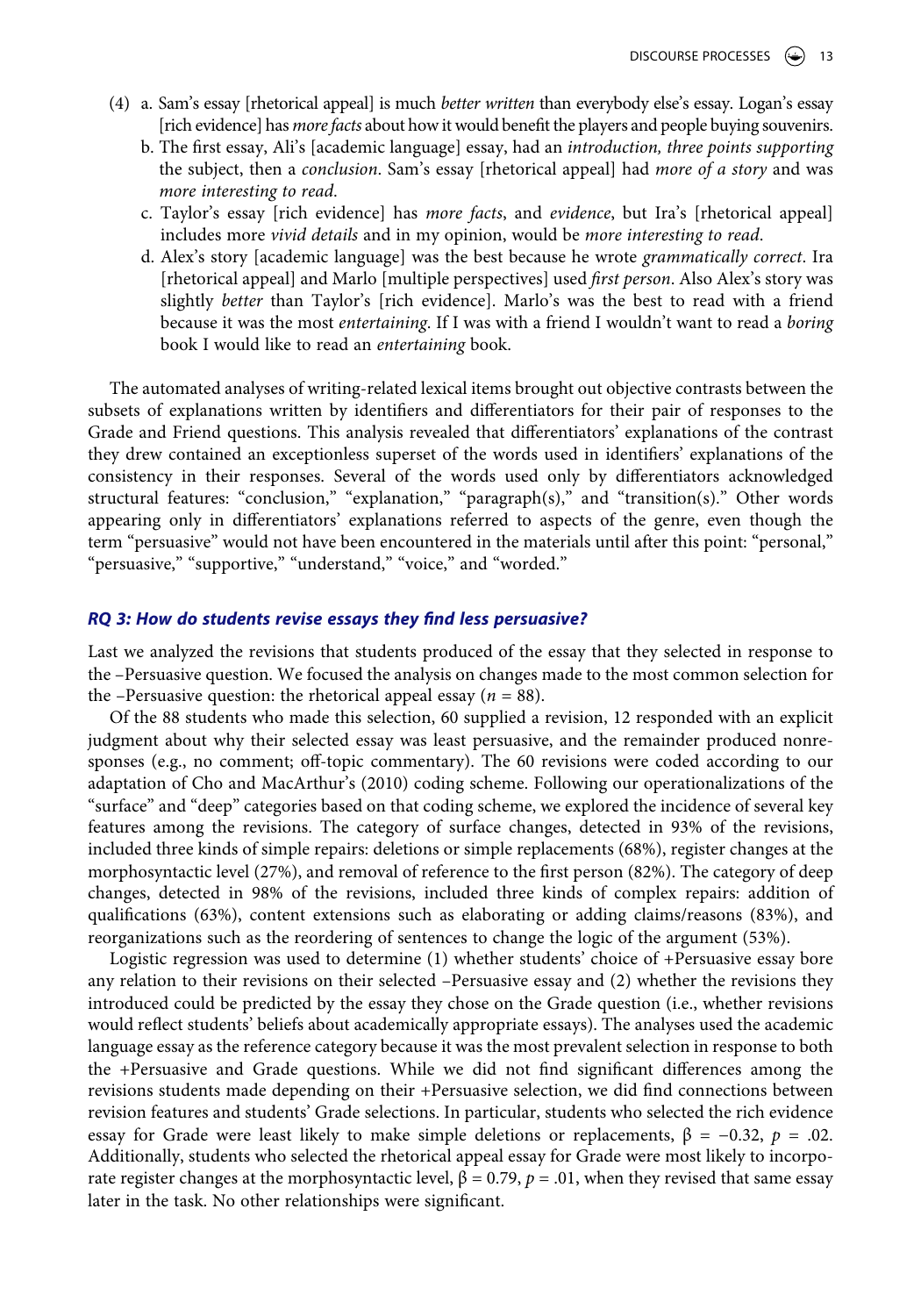#### **Discussion**

The results of the first administration of the FEXA show that eighth-grade students drew sensible and desirable distinctions between the functions of differently styled and differently structured argumentative essays. They identified, as standards suggest they should, rich evidence and clear, discourse-marked language as features of high-quality essays. The findings further revealed encouraging patterns in students' explicit understandings of what makes written persuasive arguments strong, both through their meta-talk about their choices and through the choices themselves. In addition, some intriguing contrasts were documented between subgroups in their response patterns. These findings on the whole serve to illuminate students' perceptions of written arguments' suitability for different purposes and how they put those perceptions to use in the revision process. In contrast to past research that manipulated reading purposes between subjects (e.g., work discussed in Rouet et al., [2017](#page-20-13)), we reported within-participants contrasts that show notable flexibility among these adolescent students (relatedly, see Qin & Uccelli, [2016,](#page-20-23) for genre distinctions in second-language learners' writing). In effect the findings increase our understanding of what students are actually learning about argumentation pedagogy—in particular in an instructional context that provides only passing explicit guidance for this genre of writing. In this Discussion we return to our research questions, describing what these findings tell us about students' understanding of the features and functions of persuasive argumentation. We also discuss the potential for the FEXA to be used by teachers as a formative assessment of students' argumentative writing development.

## <span id="page-14-1"></span>*Selecting essays for specific purposes*

Students tended to select the academic language essay as the one most likely to get a good grade, and that essay also was selected as most persuasive just as often as the rich evidence essay was. This suggests two possibilities: that students have internalized a message of the importance of academic language in the minds of their teachers or that they genuinely believe the presence of academic-language features increases persuasiveness—something that future studies will seek to tease apart. The academic language essay variant that we presented to students was not characterized by technical jargon. Instead, we incorporated discourse markers and nominalizations, features that may be less salient as explicitly academic (Uccelli et al., [2015](#page-21-2)).

Findings from a small follow-up administration of the FEXA suggest that expert adult readers find the academic language essay likely to get the best grade and the rich evidence essay the most persuasive, like a large number of our participants did. This correspondence, should it stand up to more systematic data collection with adults, points to a maturity in our student participants' judgments. Existing developmental research on judgments of argumentativeness suggests that the specific characterizations of texts and their purposes do influence people's judgments differently as they get older (Golder & Coirier, [1996\)](#page-19-27). Future research with participants from an extended range of ages will therefore seek to use the FEXA to detect nuanced shifts in judgments during development.

<span id="page-14-0"></span>In contrast to responses to the Grade, +Persuasive, and –Persuasive questions, the four essay types were all equally likely to be chosen as most interesting for a friend to read, indicating individual differences in preferences that the other questions did not elicit. The essay students found most interesting, in other words, was not necessarily the essay that they found most persuasive (or that they believed would earn the best grade). If interest and persuasiveness do not show much overlap, this may be one source of the difficulty of maintaining civility in argument more generally.

#### *Explaining identified contrasts*

The explanations that students gave for choosing the same or a different essay for the Grade and Friend questions revealed a notable amount of attention to the essays' structure and content.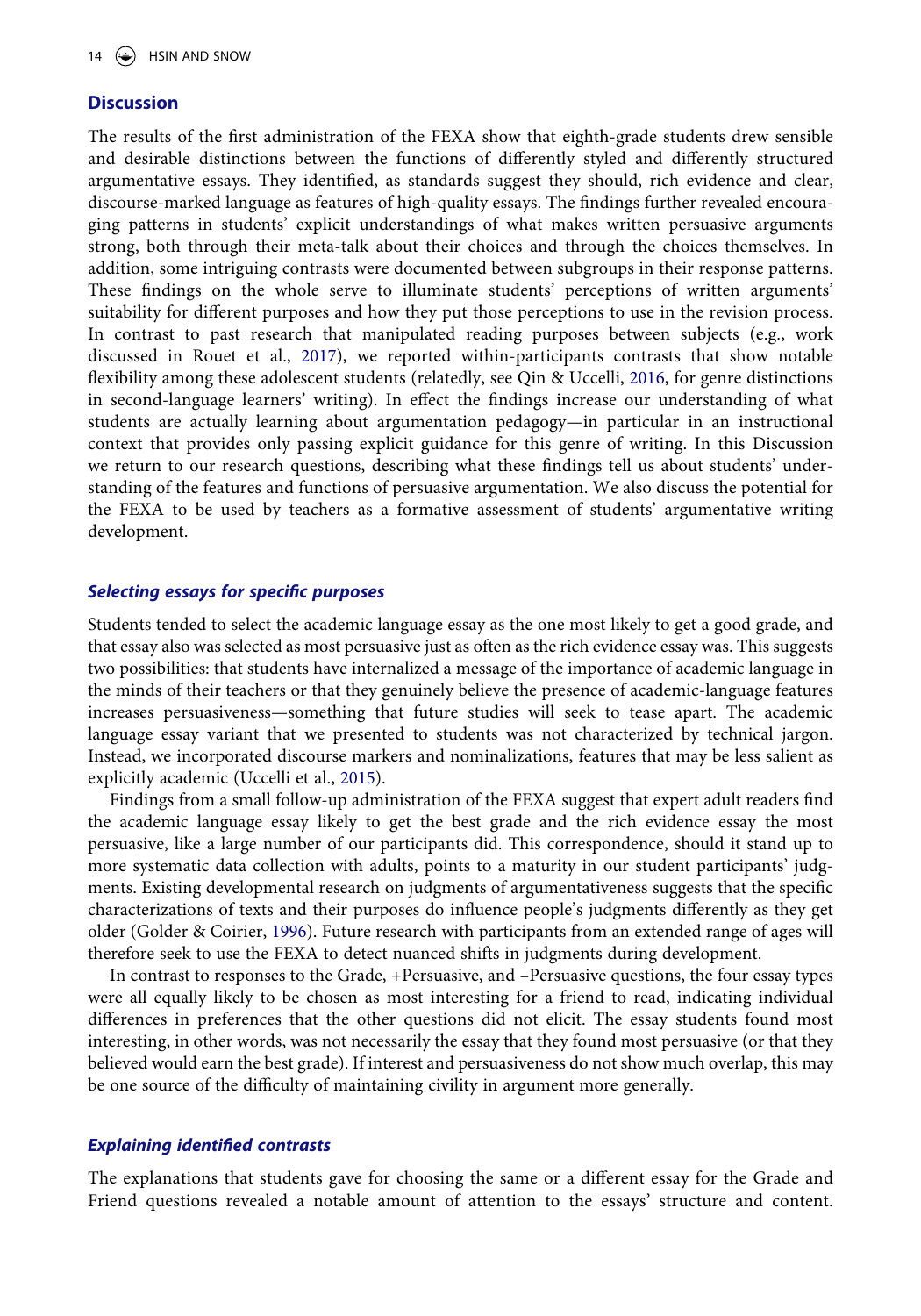Students who were *identifiers* justified their selection of the academic language essay for both of those purposes on grounds of readability. These students particularly remarked the register of the academic language essay, observing its "professional" sound and its lack of use of the first person. On the other hand, the *differentiators* who chose distinct essays in answer to these two questions reported not finding the academic language essay as interesting as some of the other options. The rhetorical appeal essay told "more of a story," while the rich evidence essay contained "more facts." None of the collected demographic or achievement data explained students' varying response patterns on this pair of items, but the mere existence of those patterns suggests that some students are more sensitive than others to the differing demands of persuasive writing, for different purposes.

These patterns are reminiscent of detectable differences in students' argumentative writing production in which a general goal of "persuasion" leads to weaker essays than the adoption of subgoals of discrete elements of argumentative discourse (see Ferretti et al., [2009](#page-19-14)). The finding that even momentarily considering the purpose of an essay, as students were asked to do in the FEXA, elicited evidence of different attitudes and beliefs about argumentative texts, suggests that students' sensitivity to texts' features—beyond their argumentative structure—could be fostered through instruction (see, e.g., Kuhn et al., [2016](#page-19-2); Reznitskaya et al., [2001\)](#page-20-24).

#### <span id="page-15-2"></span>*Accounting for differences in essay selections*

<span id="page-15-1"></span>The patterns of responses to individual questions on the FEXA were in some cases significantly related to students' demographic characteristics. Boys did not find the rhetorical appeal essay as unpersuasive as girls did, for example. If we assume that the FEXA is drawing out some of the same skills that students apply in their own writing, then this finding seems consistent with teachers' ratings of girls as better writers (e.g., Pajares et al., [2007](#page-20-25)). That is, if girls are more apt to recognize that the features embodied by the rhetorical appeal essay make for less persuasive writing, then we could also expect that they would use those features less often in their own persuasive writing—which in turn would lead to teachers rating girls' writing as being of higher quality. Additionally, students with IEPs selected the essays with rich evidence and academic language in answer to the –Persuasive question more often than students without IEPs. It appears that these students would benefit from additional support in strategies to recognize markers of bad arguments as well as of good ones, well beyond the common five-paragraph structure (see Brannon et al., [2008\)](#page-18-11). Because we were unable to examine the sample of students with IEPs for any detail about their exceptionalities, we can only hazard conjectures about why many of them found the rich evidence and academic language essays least persuasive—having to do, perhaps, with their more challenging vocabulary and morphosyntax or with their less event-based and more abstract content. Finally, we did not detect any relationship between performance on the Common-Core-aligned PARCC-ELA assessment and the FEXA responses. The measures appear to be tapping into different skills, and perhaps the metacognitive aspects of the FEXA are not recruited during engagement with the PARCC, despite its presentation of a range of question and response types.

<span id="page-15-0"></span>The significant relationships we found between the types of revisions that students applied and their selections on the Grade question suggested a degree of systematicity in their interactions with the texts. On one hand, we found that students who believed the rich evidence essay would earn the highest grade in ELA class made the fewest simple deletions or replacements when revising the rhetorical appeal essay. We interpret this finding to suggest that students who identified rich evidence as the most important feature for an ELA submission may persist in that thematic focus even when making revisions. That is, the structure of the essay may have been less salient to them than the substance was. On the other hand, we also discovered that students who believed the rhetorical appeal essay was least persuasive but who had also asserted it would earn the highest ELA grade were likeliest to make morphosyntactic changes that raised the essay's register. Hedging any interpretation against the small number of students in this group, this result recalls the literature on revisions that reports that students tend to make superficial changes when revising their writing (as morphosyntactic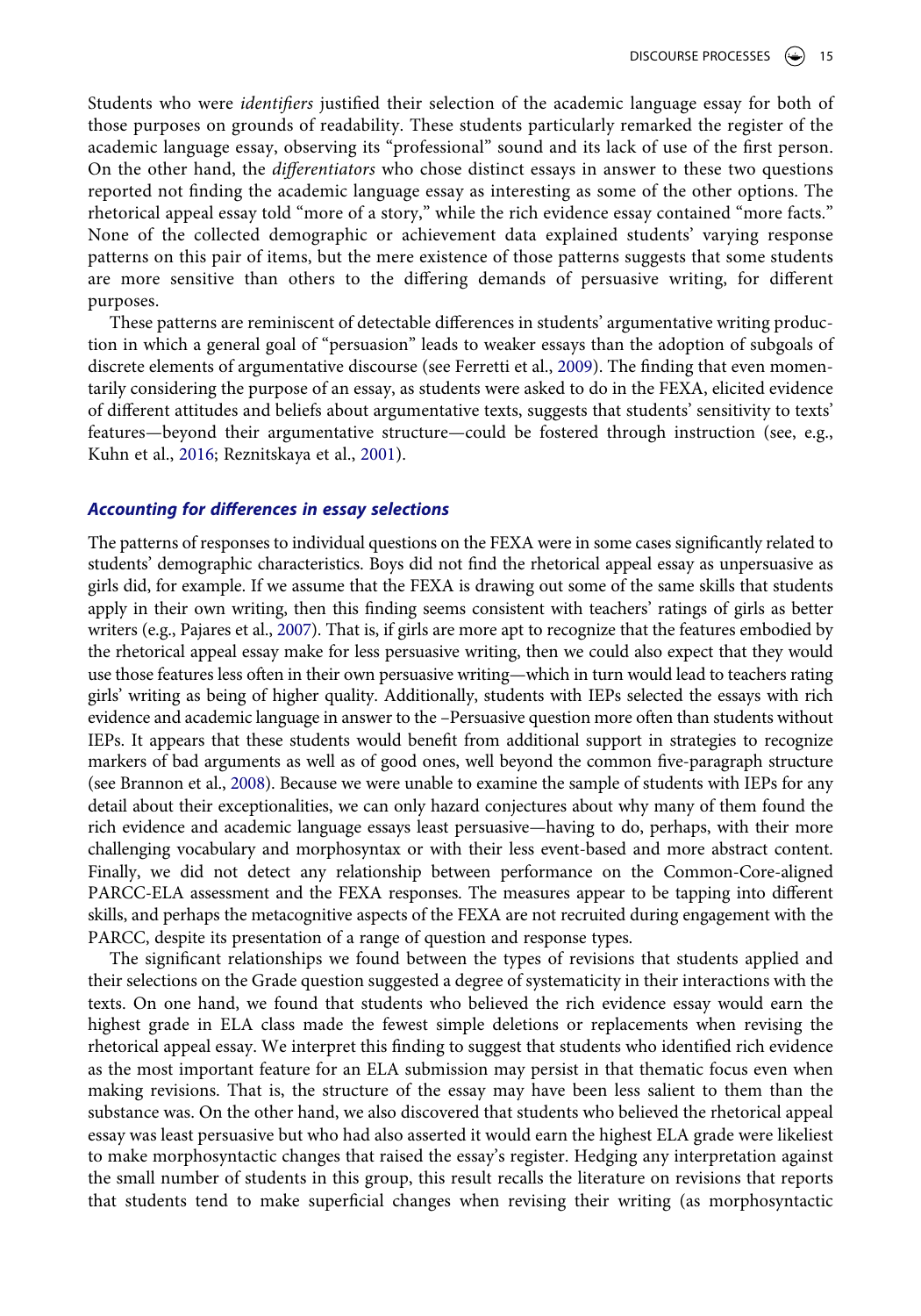changes in a sense are). That is, given the stated purpose of the revision as increasing persuasiveness, students who thought rhetorical appeal would earn the highest ELA grade—in contrast to the vast majority of their peers—may have opted to take a relatively simple, if still potentially effective, route in their revision efforts.

## *Revising essays judged least persuasive*

Some of the features that students cited as making them choose the same essay for the Grade and Friend questions were also reflected in the changes they introduced in their revisions. Many students focused on superficial features of academic language, such as exchanging words that can be perceived as lower-register words for higher-register ones (e.g., "receive" instead of "get") or changing the grammatical persons mentioned in the essay from a combination of first, second, and third person to third person only. While superficial, these changes indicate that students have grasped some version of the notion of linguistic register in academic writing but may not yet have identified the relationships between specific language forms and persuasiveness (see Troyer, [2017](#page-20-26)).

<span id="page-16-0"></span>However, the more substantive changes that some students made were apparently intended to increase persuasiveness, such as elaborating or adding reasons to support an essay's main claim, or reorganizing the paragraph. They also added hedges and qualifications to the reasons that were provided in the original essay, demonstrating a mature understanding of what it means for an essay to be persuasive. These changes are somewhat more in line with the broader characterization of persuasiveness promoted by Cialdini and others. According to that perspective, awareness of an audience and the beliefs (and skepticism) a reader might bring to an argument can play a role in shaping how that argument should be presented. It appears that students believe—rightly—that persuasiveness is often served by combining the precision of academic language with the careful elaboration of reasons. To address this possibility, in future versions of the task we will ask students to rank the essays rather than selecting a single best answer, probe their choices by eliciting more explanations, and apply subtler manipulations of essay features.

### *Practical implications of the FEXA*

In addition to informing our understanding of students' capacities to judge and revise argumentative writing, the development and use of the FEXA has lessons for instructional practice. Designing the FEXA iteratively and with the input of teachers and students produced a measure that teachers can use and that students enjoy. Teachers and administrators expressed appreciation for what the measure revealed about their students' beliefs and preferences, according to informal conversations carried out during the measure's development. They foresaw using what they learned from a summary of findings to inform lessons on argumentative writing, as an aid to determining the level of detail they should provide about language features, quantity of evidence, and discourse markers.

Teachers also suggested they could use the FEXA as a way to sensitize students to different writing purposes and stylistic options. Students in both the pilot and target studies sometimes gave opinions on the task in addition to (and occasionally instead of) supplying responses. It was clear that they were engaged with the measure and enthusiastic about having their academic judgments elicited. Considering students' willingness to reflect on writing styles and justify their resulting articulated beliefs, the FEXA could also be thought of as a step toward or a component of instruction in cognitive strategies for writing or in metacognition more generally.

In particular, the variation in students' selections suggests there may be untapped potential in students' sensitivity to varying features of written persuasive argument. The FEXA could help teachers draw out that potential through several possible uses in classrooms. First, eliciting the judgments contained in the forced-choice questions could help students reflect on what writing features are valued in school and how those overlap with or diverge from the values of their own community of students, especially in an age of so much (digital) written communication among adolescents. Making choices and then trying to explain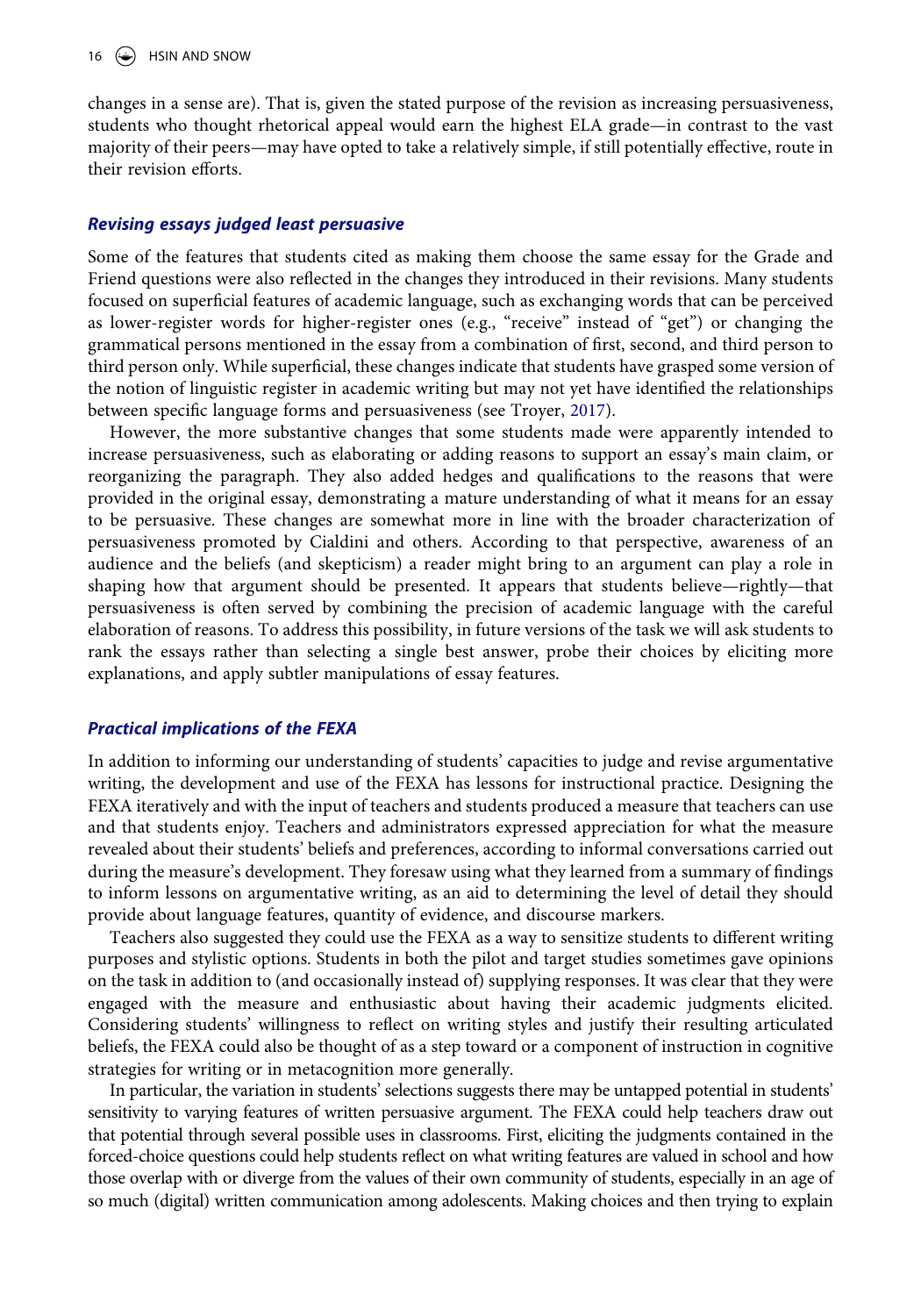them could make them more aware of the features their own writing should display when set to distinct purposes. Teachers could use the FEXA to help students see that writing for an audience of peers as opposed to authority figures may call for different argumentation features but that audience identification is just one of many factors that can influence the shape and contents an argument should have. Teachers could also adapt the measure to their own goals, holding the essay sets constant but adding further questions about judgments and purposes that align to their pedagogical needs.

Second, instructions for revising the least persuasive essay were not to "fix" that essay but to "make points . . . in a better way," allowing for stylistic as well as substantive revisions. This low-stakes task of revising someone else's work—and not even a peer's but a hypothetical student's, and not for a grade could be useful in clarifying for students the several ways in which writing can be improved through revision, especially with a purpose (or an audience, etc.) in mind. The "safe" FEXA peer revision process could be used as a transition toward instituting a robust and regular peer assessment practice, with its attendant academic advantages.

Third, the FEXA's selection, explanation, and revision exercises could be used by teachers as a formative assessment of the degree of nuance that their students are developing in their understanding of written persuasive argumentation. Together these exercises could serve as a springboard for more customized lessons that elaborate the variety of writing styles and structures that can succeed in persuading. We plan to explore these possibilities in the future by collecting pre- and post-writing intervention data from students and by eliciting feedback from their teachers.

Overall, the findings from the administration of the FEXA reported here suggest key similarities and contrasts with adult expert readers' approaches to the task and to lessons from the literature on argumentation. The student respondents appeared to focus on superficial features in their revisions, in line with the Cho and MacArthur (2010) finding that single-reader revisions emphasize surface-level improvements. However, in contrast to that work, FEXA participants also frequently made deeper revisions involving new or elaborated reasons. The brevity of the essays they were asked to revise made it unlikely that their writing would realize a complete argument schema (as in, e.g., Reznitskaya et al., [2001](#page-20-24)), but they did tend to increase the support for the position taken in their arguments.

<span id="page-17-1"></span><span id="page-17-0"></span>The range of response patterns we found across the multiple-choice questions reflected the varying skills that reading experts teach, or believe need to be taught, in this genre as well (e.g., Sundeen, [2015;](#page-20-27) see also NGAC, [2010\)](#page-20-0). Many students chose the rich evidence or the academic language essays as likely to get the best Grade and being most Persuasive, aligning with teacher-focused literatures on argumentative writing (e.g., Dougherty Stahl, [2014](#page-19-28)) and the academic register (e.g., Crosson et al., [2012](#page-18-12); Uccelli et al., [2013](#page-21-6)).

#### <span id="page-17-2"></span>*Limitations*

Despite the suggestiveness of these findings, the study is limited in a variety of ways. Due to its exploratory nature, the relationships we observed and the claims we have made are merely suggestive of hypotheses that we will test in future work. We are particularly interested in further understanding the relationship between students' expressed *beliefs* about argumentation in the FEXA and related assessments and their *ability* to detect and produce the relevant features in various contexts. Among the more practical study limitations, the sample was drawn from a relatively homogeneous district, so we were unable to explore the range of potentially relevant demographic differences reflected in the larger U.S. student population. The participants also each completed only one form, so while analyses indicated there were no meaningful differences between the forms, we are unable to speak to test-retest reliability across the forms or within individuals. Because all participants were being exposed to WG, the results may not generalize to populations of students who have not experienced regular debates on contentious topics in their classrooms (although argumentative *writing* instruction in WG was sparse). In future studies we intend to validate the measure by incorporating a holistic measure of persuasiveness (e.g., Ferretti et al., [2009](#page-19-14)) and explore its utility with different populations of students, such as students in urban contexts, English learners, and students in reading remediation programs.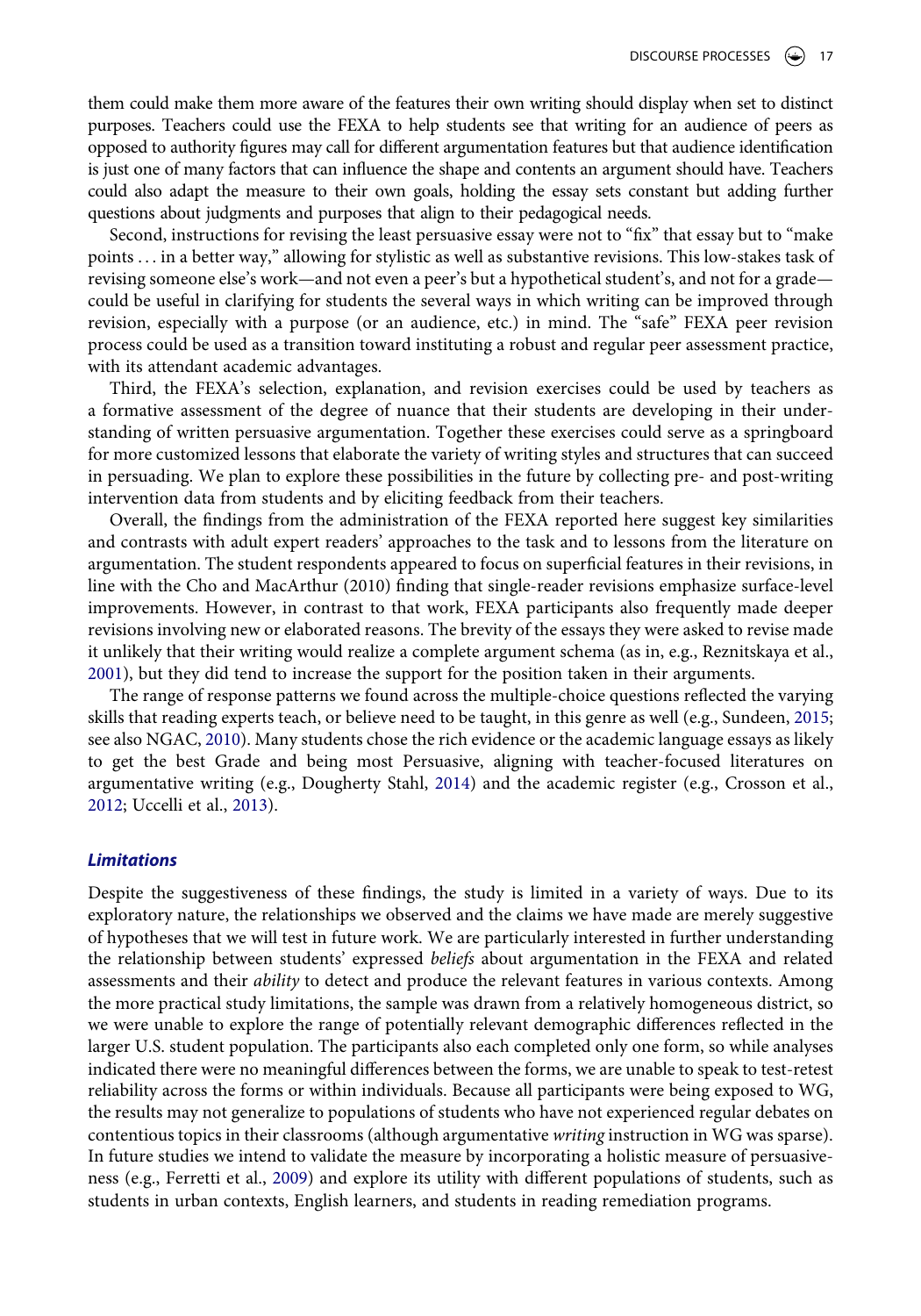# **Conclusion**

Mastery of written argumentation is critical to academic success and to responsible participation in citizenship. This is an era of ever more communication through electronic media, in which virtually anyone can share an opinion in a text. It falls to educators and education researchers to teach the next generation how to mold content worth knowing into ideas worth having and to compose these into arguments in coherent, convincing ways. Bringing all students into the practices of argumentation, both producing arguments and gauging the quality and persuasiveness of others' arguments, is yet another way to take the best of our social practices and support students in internalizing them, so they can seize every available educational opportunity, formal and informal alike. Measures like the FEXA that help researchers and educators see where students stand with respect to those practices are a useful tool for the pursuit of that end.

### **Disclosure statement**

No potential conflict of interest was reported by the author(s).

# **ORCID**

Lisa B. Hsin **b** http://orcid.org/0000-0003-0414-9964

# **References**

- <span id="page-18-5"></span>Anderson, R. C., Chinn, C., Chang, J., Waggoner, M., & Yi, H. ([1997](#page-3-0)). On the logical integrity of children's arguments. *Cognition and Instruction*, *15*(2), 135–167. [https://doi.org/10.1207/s1532690xci1502\\_1](https://doi.org/10.1207/s1532690xci1502_1)
- <span id="page-18-9"></span>Andrews, R., Torgerson, C., Low, G., & McGuinn, N. ([2009](#page-4-0)). Teaching argument writing to 7-to 14-year-olds: An international review of the evidence of successful practice. *Cambridge Journal of Education*, *39*(3), 291–310. [https://](https://doi.org/10.1080/03057640903103751) [doi.org/10.1080/03057640903103751](https://doi.org/10.1080/03057640903103751)
- <span id="page-18-2"></span>Basturkmen, H., & von Randow, J. [\(2014](#page-3-1)). Guiding the reader (or not) to re-create coherence: Observations on postgraduate student writing in an academic argumentative writing task. *Journal of English for Academic Purposes*, *16*, 14–22.<https://doi.org/10.1016/j.jeap.2014.07.005>
- <span id="page-18-11"></span>Brannon, L., Courtney, J. P., Urbanski, C. P., Woodward, S. V., Reynolds, J. M., Iannone, A. E., Haag, K. D., Mach, K., Manship, L. A., & Kendrick, M. ([2008](#page-15-0)). EJ Extra: The five-paragraph essay and the deficit model of education. *The English Journal*, *98*(2), 16–21.
- <span id="page-18-8"></span>Carrell, P. L. [\(1995](#page-4-1)). The effect of writers' personalities and raters' personalities on the holistic evaluation of writing. *Assessing Writing*, *2*(2), 153–190. [https://doi.org/10.1016/1075-2935\(95\)90011-X](https://doi.org/10.1016/1075-2935(95)90011-X)
- <span id="page-18-10"></span>Cho, K., & MacArthur, C. [\(2010\)](#page-5-0). Student revision with peer and expert reviewing. *Learning and Instruction, 20*(4), 328– 338. <https://doi.org/10.1016/j>.Learning and Instruction.2009
- <span id="page-18-7"></span>Cho, K., Schunn, C. D., & Wilson, R. W. [\(2006](#page-4-2)). Validity and reliability of scaffolded peer assessment of writing from instructor and student perspectives. *Journal of Educational Psychology*, *98*(4), 891–901. [https://doi.org/10.1037/0022-](https://doi.org/10.1037/0022-0663.98.4.891)  [0663.98.4.891](https://doi.org/10.1037/0022-0663.98.4.891)
- <span id="page-18-0"></span>Cialdini, R. B. ([2004\)](#page-2-0). The science of persuasion. *Scientific American Mind*, *14*(1), 70–77. http://www.jstor.org/stable/ 24939368
- <span id="page-18-1"></span>Cialdini, R. B., & Goldstein, N. J. ([2004](#page-2-0)). Social influence: Compliance and conformity. *Annual Review of Psychology*, *55*  (1), 591–621. <https://doi.org/10.1146/annurev.psych.55.090902.142015>
- <span id="page-18-6"></span>Clark, R. A., & Delia, J. G. ([1976\)](#page-3-0). The development of functional persuasive skills in childhood and early adolescence. *Child Development*, *47*(4), 1008–1014. <https://doi.org/10.2307/1128437>
- <span id="page-18-4"></span>Crossley, S. A., Roscoe, R., & McNamara, D. S. [\(2011](#page-3-2)). Predicting human scores of essay quality using computational indices of linguistic and textual features. In G. Biswas, S. Bull, J. Kay, & A. Mitrovic (Eds.), *Artificial intelligence in education* (pp. 438–440). Springer Berlin Heidelberg.
- <span id="page-18-3"></span>Crossley, S. A., Roscoe, R., & McNamara, D. S. [\(2014\)](#page-3-3). What is successful writing? An investigation into the multiple ways writers can write successful essays. *Written Communication*, *31*(2), 184–214. [https://doi.org/10.1177/](https://doi.org/10.1177/0741088314526354) [0741088314526354](https://doi.org/10.1177/0741088314526354)
- <span id="page-18-12"></span>Crosson, A. C., Matsumura, L. C., Correnti, R., & Arlotta-Guerrero, A. ([2012](#page-17-0)). The quality of writing tasks and students' use of academic language in Spanish. *The Elementary School Journal*, *112*(3), 469–496. [https://doi.org/10.](https://doi.org/10.1086/663298) [1086/663298](https://doi.org/10.1086/663298)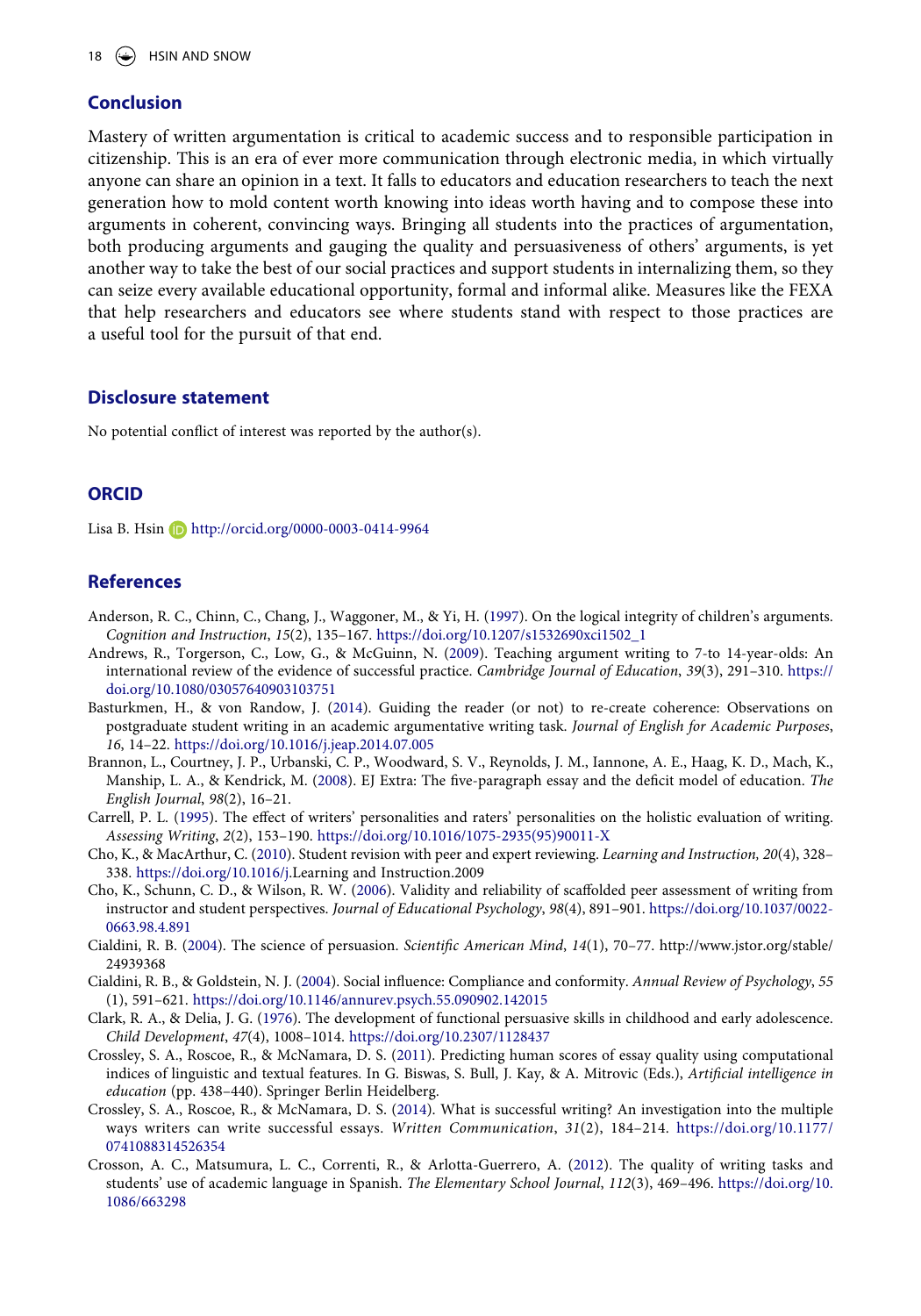- <span id="page-19-6"></span>Crowhurst, M. [\(1990\)](#page-2-1). Teaching and learning the writing of persuasive/argumentative discourse. *Canadian Journal of Education / Revue canadienne de l'éducation*, *15*(4), 348. <https://doi.org/10.2307/1495109>
- <span id="page-19-5"></span>Cutler, L., & Graham, S. [\(2008\)](#page-2-2). Primary grade writing instruction: A national survey. *Journal of Educational Psychology*, *100*(4), 907–919. <https://doi.org/10.1037/a0012656>
- <span id="page-19-13"></span>Deane, P. [\(2013](#page-3-4)). On the relation between automated essay scoring and modern views of the writing construct. *Assessing Writing*, *18*(1), 7–24. <https://doi.org/10.1016/j.asw.2012.10.002>
- <span id="page-19-25"></span>Deane, P., Song, Y., van Rijn, P., O'Reilly, T., Fowles, M., Bennett, R., & Zhang, M. ([2018\)](#page-5-1). The case for scenario-based assessment of written argumentation. *Reading and Writing, 32*(6), 1575-1606.
- <span id="page-19-28"></span>Dougherty Stahl, K. A. ([2014](#page-17-0)). What counts as evidence? *The Reading Teacher*, *68*(2), 103–106. [https://doi.org/10.1002/](https://doi.org/10.1002/trtr.1318)  [trtr.1318](https://doi.org/10.1002/trtr.1318)
- <span id="page-19-19"></span>Duran Gisbert, D., & Monereo Font, C. [\(2008\)](#page-4-3). The impact of peer tutoring on the improvement of linguistic competence, self-concept as a writer and pedagogical satisfaction. *School Psychology International*, *29*(4), 481–499. <https://doi.org/10.1177/0143034308096437>
- <span id="page-19-23"></span>Early, J. S., & Saidy, C. [\(2014\)](#page-4-4). A study of a multiple component feedback approach to substantive revision for secondary ELL and multilingual writers. *Reading and Writing*, *27*(6), 995–1014. <https://doi.org/10.1007/s11145-013-9483-y>
- <span id="page-19-20"></span>Faigley, L., & Witte, S. [\(1981\)](#page-4-5). Analyzing revision. *College Composition and Communication*, *32*(4), 400–414. [https://doi.](https://doi.org/10.2307/356602) [org/10.2307/356602](https://doi.org/10.2307/356602)
- <span id="page-19-12"></span>Felton, M., & Kuhn, D. ([2001](#page-2-3)). The development of argumentive discourse skill. *Discourse Processes*, *32*(2–3), 135–153. doi:[10.1080/0163853X.2001.9651595](https://doi.org/10.1080/0163853X.2001.9651595)
- <span id="page-19-1"></span>Felton, M. K. ([2004](#page-1-0)). The development of discourse strategies in adolescent argumentation. *Cognitive Development*, *19*  (1), 35–52. <https://doi.org/10.1016/j.cogdev.2003.09.001>
- <span id="page-19-14"></span>Ferretti, R. P., Lewis, W. E., & Andrews-Weckerly, S. ([2009](#page-3-5)). Do goals affect the structure of students' argumentative writing strategies? *Journal of Educational Psychology*, *101*(3), 577–589. <https://doi.org/10.1037/a0014702>
- <span id="page-19-15"></span>Ferretti, R. P., MacArthur, C. A., & Dowdy, N. S. ([2000\)](#page-3-6). The effects of an elaborated goal on the persuasive writing of students with learning disabilities and their normally achieving peers. *Journal of Educational Psychology*, *92*(4), 694. <https://doi.org/10.1037/0022-0663.92.4.694>
- <span id="page-19-21"></span>Fitzgerald, J. ([1987\)](#page-4-6). Research on revision in writing. *Review of Educational Research*, *57*(4), 481–506. [https://doi.org/10.](https://doi.org/10.3102/00346543057004481) [3102/00346543057004481](https://doi.org/10.3102/00346543057004481)
- <span id="page-19-22"></span>Fitzgerald, J., & Markham, L. R. ([1987\)](#page-4-7). Teaching children about revision in writing. *Cognition and Instruction*, *4*(1), 3–24. [https://doi.org/10.1207/s1532690xci0401\\_1](https://doi.org/10.1207/s1532690xci0401_1)
- <span id="page-19-9"></span>Gelfert, A. [\(2011](#page-2-4)). Expertise, argumentation, and the end of inquiry. *Argumentation*, *25*(3), 297. [https://doi.org/10.1007/](https://doi.org/10.1007/s10503-011-9218-7)  [s10503-011-9218-7](https://doi.org/10.1007/s10503-011-9218-7)
- <span id="page-19-27"></span>Golder, C., & Coirier, P. [\(1996](#page-14-0)). The production and recognition of typological argumentative text markers. *Argumentation*, *10*(2), 271-282. <https://doi.org/10.1007/BF00180729>
- <span id="page-19-24"></span>Graff, G. [\(2003\)](#page-5-2). *Clueless in academe: How obscuring obscures the life of the mind*. Yale University Press.
- <span id="page-19-17"></span>Graham, S., & Perin, D. [\(2007\)](#page-4-7). A meta-analysis of writing instruction for adolescent students. *Journal of Educational Psychology*, *99*(3), 445–476. <https://doi.org/10.1037/0022-0663.99.3.445>
- <span id="page-19-18"></span>Hoogeveen, M., & van Gelderen, A. ([2013](#page-4-8)). What works in writing with peer response? A review of intervention studies with children and adolescents. *Educational Psychology Review*, *25*(4), 473–502. <https://doi.org/10.1007/s10648-013-9229-z>
- <span id="page-19-4"></span>Hsin, L. B., Phillips Galloway, E., and Snow, C. E. ([under review](#page-1-1)). Supporting social strengths amid emerging bilingualism: Sociocognitive effects of Word Generation in English-language learners' argumentative writing.
- <span id="page-19-26"></span>Jones, S. M., LaRusso, M., Kim, J., Kim, H. Y., Selman, R., Uccelli, P., & Snow, C. [\(2019](#page-8-0)). Experimental effects of word generation on vocabulary, academic language, perspective taking, and reading comprehension in high poverty schools. *Journal of Research on Educational Effectiveness, 12*(3), 448–483.<https://doi.org/10.1080/19345747.2019.1615155>.
- <span id="page-19-16"></span>Kaufman, J. H., & Schunn, C. D. [\(2011\)](#page-4-9). Students' perceptions about peer assessment for writing: Their origin and impact on revision work. *Instructional Science*, *39*(3), 387–406. <https://doi.org/10.1007/s11251-010-9133-6>
- <span id="page-19-11"></span>Kuhn, D., & Crowell, A. [\(2011\)](#page-2-5). Dialogic Argumentation as a Vehicle for Developing Young Adolescents' Thinking. *Psychological Science*, *22*(4), 545–552. <https://doi.org/10.1177/0956797611402512>
- <span id="page-19-0"></span>Kuhn, D., Cummings, A., & Youmans, M. ([2020\)](#page-1-2). Is reasoning a fruitful path to changing minds? *Discourse Processes*, *57*  (1), 36–47. <https://doi.org/10.1080/0163853X.2019.1646566>
- <span id="page-19-8"></span>Kuhn, D., & Franklin, S. ([2006](#page-2-6)). The second decade: What develops (and how)? In W. Damon, R. Lerner, D. Kuhn, & R. Siegler (Eds.), *Handbook of child psychology*, *Cognition, perception and language* (6th ed., vol. 2, pp. 953– 993). John Wiley.
- <span id="page-19-2"></span>Kuhn, D., Hemberger, L., & Khait, V. [\(2016\)](#page-1-3). Tracing the development of argumentive writing in a discourse-rich context. *Written Communication*, *33*(1), 92–121. <https://doi.org/10.1177/0741088315617157>
- <span id="page-19-7"></span>Kuhn, D., & Udell, W. ([2007](#page-2-7)). Coordinating own and other perspectives in argument. *Thinking & Reasoning*, *13*(2), 90–104. <https://doi.org/10.1080/13546780600625447>
- <span id="page-19-3"></span>Kuhn, D., Wang, Y., & Li, H. ([2010](#page-1-4)). Why argue? Developing understanding of the purposes and values of argumentive discourse. *Discourse Processes*, *48*(1), 26–49.<https://doi.org/10.1080/01638531003653344>
- <span id="page-19-10"></span>Kuhn, D., Zillmer, N., Crowell, A., & Zavala, J. ([2013](#page-2-8)). Developing norms of argumentation: Metacognitive, epistemological, and social dimensions of developing argumentive competence. *Cognition and Instruction*, *31*(4), 456–496. <https://doi.org/10.1080/07370008.2013.830618>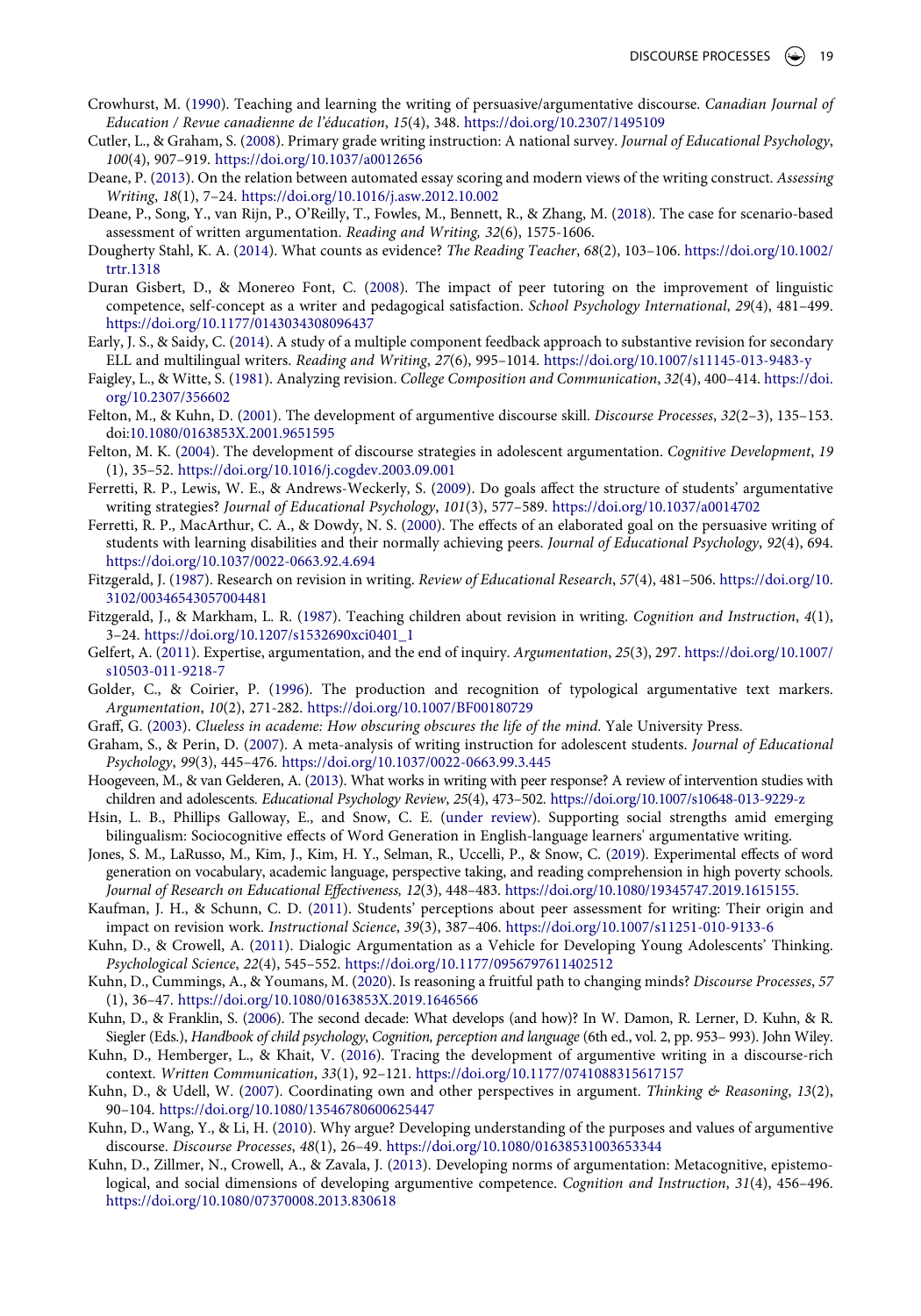- <span id="page-20-12"></span>Lapp, D., & Fisher, D. [\(2012](#page-3-7)). Persuasion = Stating and arguing claims well. *Journal of Adolescent & Adult Literacy*, *55*  (7), 641–644. <https://doi.org/10.1002/JAAL.00076>
- <span id="page-20-22"></span>MacWhinney, B. [\(2000\)](#page-8-1). *The CHILDES project: Tools for analyzing talk* (3rd ed.). Lawrence Erlbaum Associates.
- <span id="page-20-4"></span>Maloney, J., & Simon, S. [\(2006\)](#page-2-9). Mapping children's discussions of evidence in science to assess collaboration and argumentation. *International Journal of Science Education*, *28*(15), 1817–1841. [https://doi.org/10.1080/](https://doi.org/10.1080/09500690600855419) [09500690600855419](https://doi.org/10.1080/09500690600855419)
- <span id="page-20-1"></span>Mayweg-Paus, E., Macagno, F., & Kuhn, D. ([2016\)](#page-2-10). Developing Argumentation Strategies in Electronic Dialogs: Is Modeling Effective? *Discourse Processes*, *53*(4), 280–297. [https://doi.org/10.1080/0163853X.](https://doi.org/10.1080/0163853X)[2016](#page-2-10).1040323
- <span id="page-20-2"></span>McLuhan, M. [\(2009](#page-2-11)). *The classical trivium: The place of thomas nashe in the learning of his time* (W. T. Gordon, ed., Reprint ed.). Gingko Press Inc.
- <span id="page-20-8"></span>Melzer, D. [\(2009](#page-3-8)). Writing assignments across the curriculum: A national study of college writing. *College Composition and Communication*, *61*(2), W240.
- <span id="page-20-17"></span>Mendonça, C. O., Johnson, K. E., & Mendonca, C. O. [\(1994\)](#page-4-10). Peer review negotiations: Revision activities in ESL writing instruction. *TESOL Quarterly*, *28*(4), 745–769. <https://doi.org/10.2307/3587558>
- <span id="page-20-11"></span>Midgette, E., Haria, P., & MacArthur, C. ([2008](#page-3-9)). The effects of content and audience awareness goals for revision on the persuasive essays of fifth- and eighth-grade students. *Reading and Writing*, *21*(1–2), 131–151. [https://doi.org/10.1007/](https://doi.org/10.1007/s11145-007-9067-9)  [s11145-007-9067-9](https://doi.org/10.1007/s11145-007-9067-9)
- <span id="page-20-18"></span>Min, H.-T. ([2006](#page-4-10)). The effects of trained peer review on EFL students' revision types and writing quality. *Journal of Second Language Writing*, *15*(2), 118–141. <https://doi.org/10.1016/j.jslw.2006.01.003>
- <span id="page-20-0"></span>National Governors Association Center for Best Practices & Council of Chief State School Officers, & others. ([2010](#page-1-5)). *Common core state standards for English language arts and literacy in history/social studies, science, and technical subjects*. CCSSO Council of Chief State School Officers.
- <span id="page-20-10"></span>Nussbaum, E. M. ([2005](#page-3-10)). The effect of goal instructions and need for cognition on interactive argumentation. *Contemporary Educational Psychology*, *30*(3), 286–313. <https://doi.org/10.1016/j.cedpsych.2004.11.002>
- <span id="page-20-6"></span>Olinghouse, N. G., & Wilson, J. ([2012\)](#page-3-3). The relationship between vocabulary and writing quality in three genres. *Reading and Writing*, *26*(1), 45–65. <https://doi.org/10.1007/s11145-012-9392-5>
- <span id="page-20-25"></span>Pajares, F., Johnson, M. J., & Usher, E. L. [\(2007\)](#page-15-1). Sources of Writing Self-Efficacy Beliefs of Elementary, Middle, and High School Students. *Research in the Teaching of English*, *42*(1), 104–120.
- <span id="page-20-7"></span>Perelman, C. ([2012\)](#page-3-11). *The new rhetoric and the humanities: Essays on rhetoric and its applications*. Springer Science & Business Media.
- <span id="page-20-23"></span>Qin, W., & Uccelli, P. ([2016\)](#page-14-1). Same language, different functions: A cross-genre analysis of Chinese EFL learners' writing performance. *Journal of Second Language Writing*, *33*, 3–17. <https://doi.org/10.1016/j.jslw.2016.06.001>
- <span id="page-20-24"></span>Reznitskaya, A., Anderson, R. C., McNurlen, B., Nguyen-Jahiel, K., Archodidou, A., & Kim, S. ([2001](#page-15-2)). Influence of oral discussion on written argument. *Discourse Processes*, *32*(2–3), 155–175. doi:[10.1080/0163853X.2001.9651596](https://doi.org/10.1080/0163853X.2001.9651596)
- <span id="page-20-13"></span>Rouet, J.-F., Britt, M. A., & Durik, A. M. ([2017](#page-3-12)). RESOLV: Readers' representation of reading contexts and tasks. *Educational Psychologist*, *52*(3), 200–215. <https://doi.org/10.1080/00461520.2017.1329015>
- <span id="page-20-9"></span>Scardamalia, M., & Bereiter, C. [\(1987\)](#page-3-0). Knowledge telling and knowledge transforming in written composition. In S. Rosenberg (Ed.), *Advances in applied psycholinguistics*, Vol. 2. Reading, Writing, and Language Learning (pp. 142– 175). Cambridge University Press.
- <span id="page-20-21"></span>Snow, C. E., Lawrence, J. F., & White, C. ([2009](#page-5-3)). Generating knowledge of academic language among urban middle school students. *Journal of Research on Educational Effectiveness*, *2*(4), 325–344. [https://doi.org/10.1080/](https://doi.org/10.1080/19345740903167042) [19345740903167042](https://doi.org/10.1080/19345740903167042)
- <span id="page-20-5"></span>Snow, C. E., & Uccelli, P. ([2009\)](#page-2-12). The challenge of academic language. In D. R. Olson & N. Torrance (Eds.), *The Cambridge handbook of literacy* (pp. 112–133). Cambridge: Cambridge University Press.
- <span id="page-20-19"></span>Spycher, P. [\(2007](#page-4-10)). Academic writing of adolescent English learners: Learning to use "although.". *Journal of Second Language Writing*, *16*(4), 238–254. <https://doi.org/10.1016/j.jslw.2007.07.001>
- <span id="page-20-14"></span>Strachan, I. B., & Wilcox, S. [\(1996\)](#page-4-1). Peer and self assessment of group work: Developing an effective response to increased enrolment in a third-year course in microclimatology. *Journal of Geography in Higher Education*, *20*(3), 343–353. <https://doi.org/10.1080/03098269608709377>
- <span id="page-20-20"></span>Strijbos, J.-W., Narciss, S., & Dünnebier, K. ([2010\)](#page-5-0). Peer feedback content and sender's competence level in academic writing revision tasks: Are they critical for feedback perceptions and efficiency? *Learning and Instruction*, *20*(4), 291–303. <https://doi.org/10.1016/j.learninstruc.2009.08.008>
- <span id="page-20-16"></span>Strijbos, J.-W., & Sluijsmans, D. ([2010\)](#page-4-11). Unravelling peer assessment: Methodological, functional, and conceptual developments. *Learning and Instruction*, *20*(4), 265–269. <https://doi.org/10.1016/j.learninstruc.2009.08.002>
- <span id="page-20-27"></span>Sundeen, T. H. ([2015](#page-17-1)). Writing instruction for adolescents in the shadow of the common core state standards. *Journal of Adolescent & Adult Literacy*, *59*(2), 197–206. <https://doi.org/10.1002/jaal.444>
- <span id="page-20-15"></span>Topping, K. J. ([2010](#page-4-9)). Methodological quandaries in studying process and outcomes in peer assessment. *Learning and Instruction*, *20*(4), 339–343. <https://doi.org/10.1016/j.learninstruc.2009.08.003>
- <span id="page-20-3"></span>Toulmin, S. ([1958](#page-2-13)). *The uses of argument*. Cambridge University Press.
- <span id="page-20-26"></span>Troyer, M. [\(2017](#page-16-0)). 'This is what I know:' Use of the first person in sixth grade argumentative writing. *Linguistics and Education*, *38*, 24–32. <https://doi.org/10.1016/j.linged.2017.02.002>